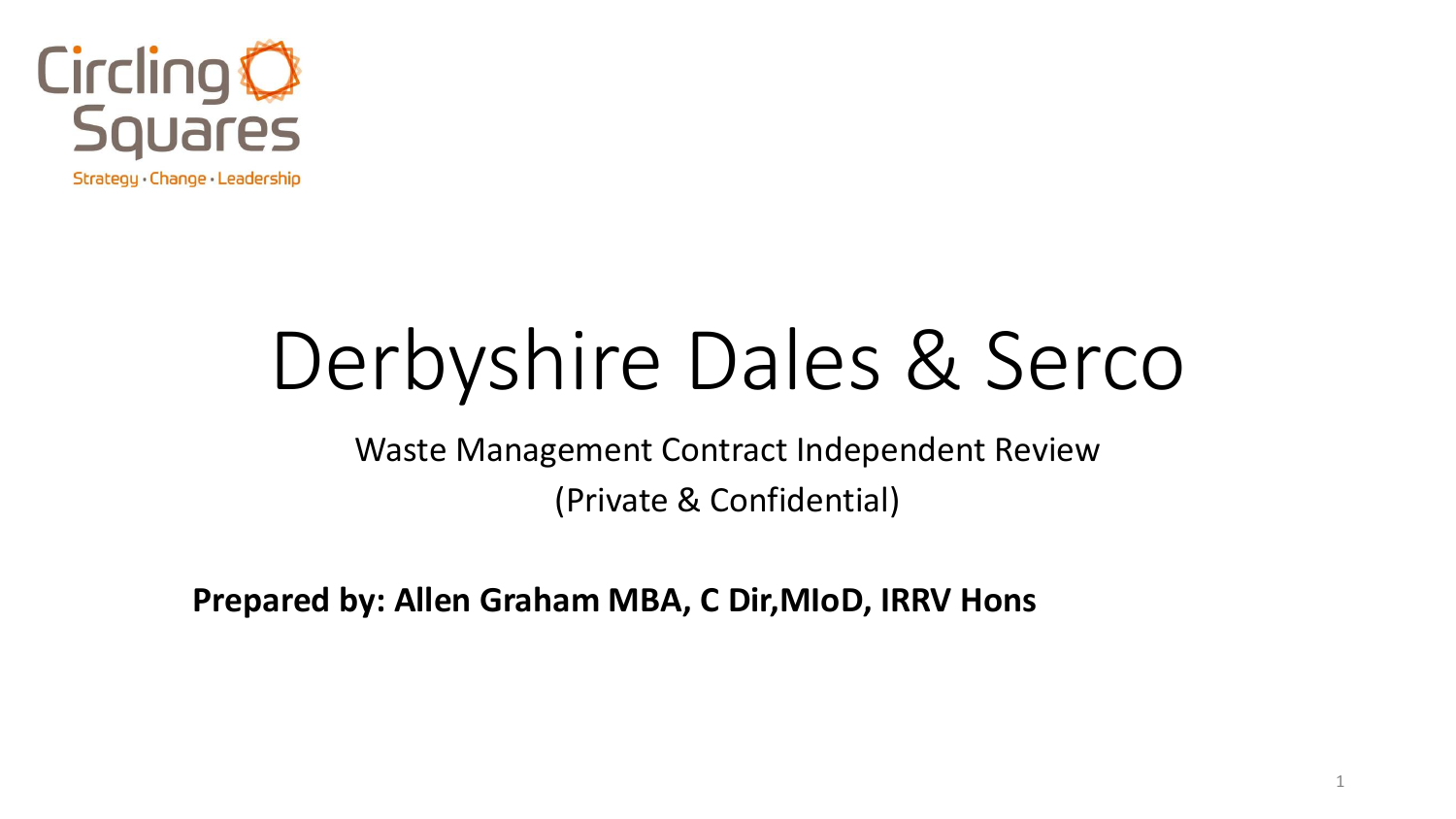#### Contents

| <b>Report Section</b>                   | Page(s)        |
|-----------------------------------------|----------------|
| <b>Independent Review Remit</b>         | $3 - 6$        |
| <b>Method Utilised</b>                  | $\overline{7}$ |
| <b>Contract Process - Procurement</b>   | $8 - 11$       |
| <b>Contract Process - Specification</b> | $12 - 16$      |
| <b>Contract Process - Award</b>         | $17 - 19$      |
| <b>Contract Mobilisation</b>            | $20 - 25$      |
| <b>Contract Implementation</b>          | $21 - 34$      |
| Service disruption and intervention     | $35 - 38$      |
| <b>Contract Implementation Findings</b> | 39             |
| <b>Review Recommendations</b>           | 40             |
| <b>Areas of Good Practice</b>           | 41             |
| <b>Areas for Improvement</b>            | 42             |
| <b>Acknowledgements</b>                 | 43             |

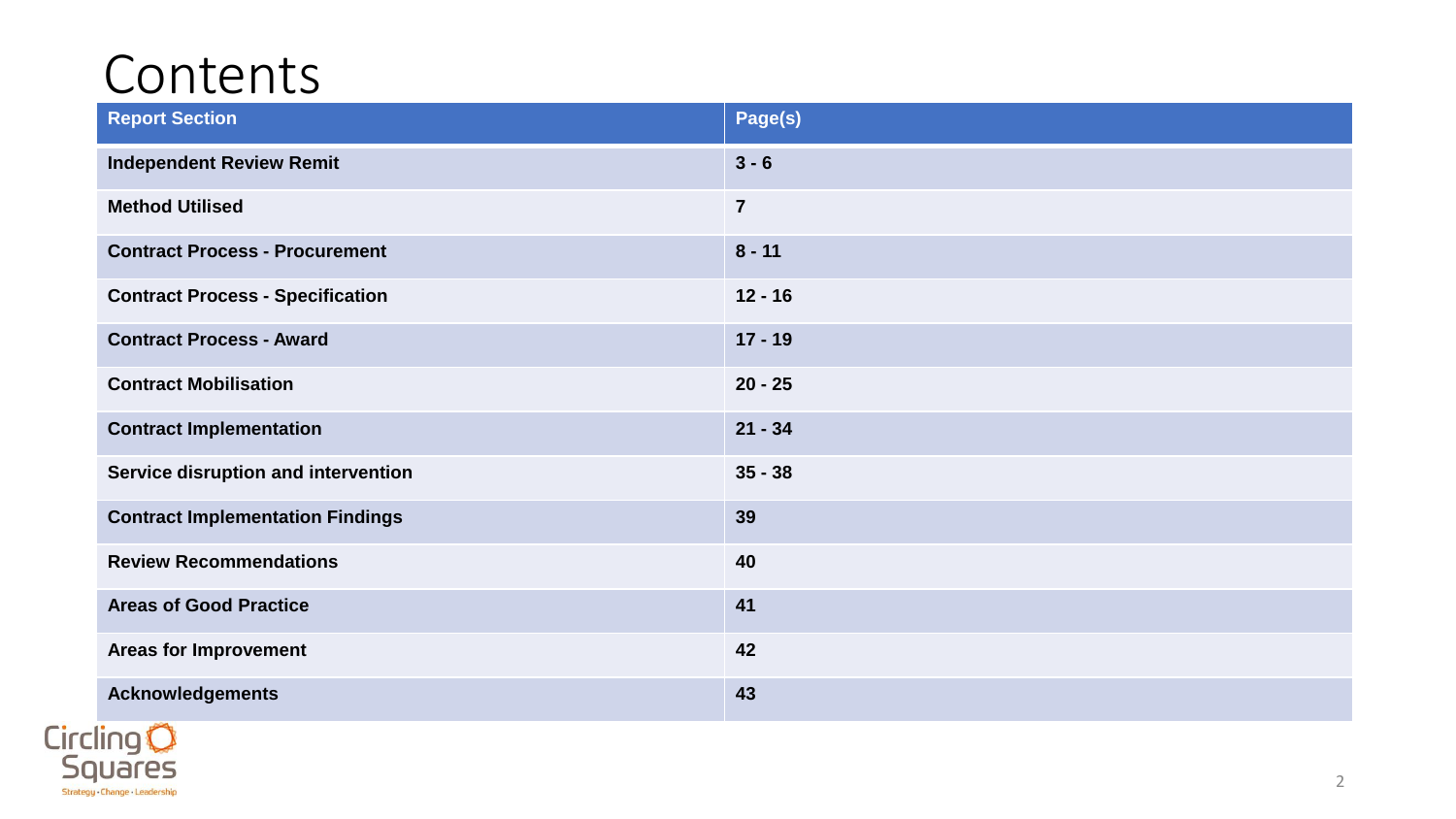#### Independent Review Remit

- Following an approach by the Local Government Association and submission of a written proposal, Derbyshire Dales District Council commissioned Circling Squares Ltd to conduct an independent review regarding the history, actions, approach and recovery plan adopted following severe service disruption experienced by the residents of Derbyshire Dales District Council in relation to the domestic waste and recycling services.
- The scope was additionally and subsequently defined by a cross party member group as reviewing whether the contract remains " fit for purpose" whilst verifying and commenting upon the actions taken within the current external environment in particular the impacts of the pandemic.
- The work of Circling Squares was supported by the commissioning of Recircle Consulting Ltd who were separately commissioned to provide expert market knowledge together with an objective evaluation of the contractors performance in the delivery of the waste collections contract (Item c of the full terms of reference).

LIMITATION: This report has been prepared on behalf of and for the exclusive use of Circling Squares Limited's Client, and is subject to and issued in connection with the provisions of the agreement between Circling Squares Limited and its Client (Derbyshire Dales District Council). Circling Squares Limited accepts no liability or responsibility whatsoever for the use of this report for any purpose other than within the Client agreement, or in respect of any use of or reliance upon this report by any third party.

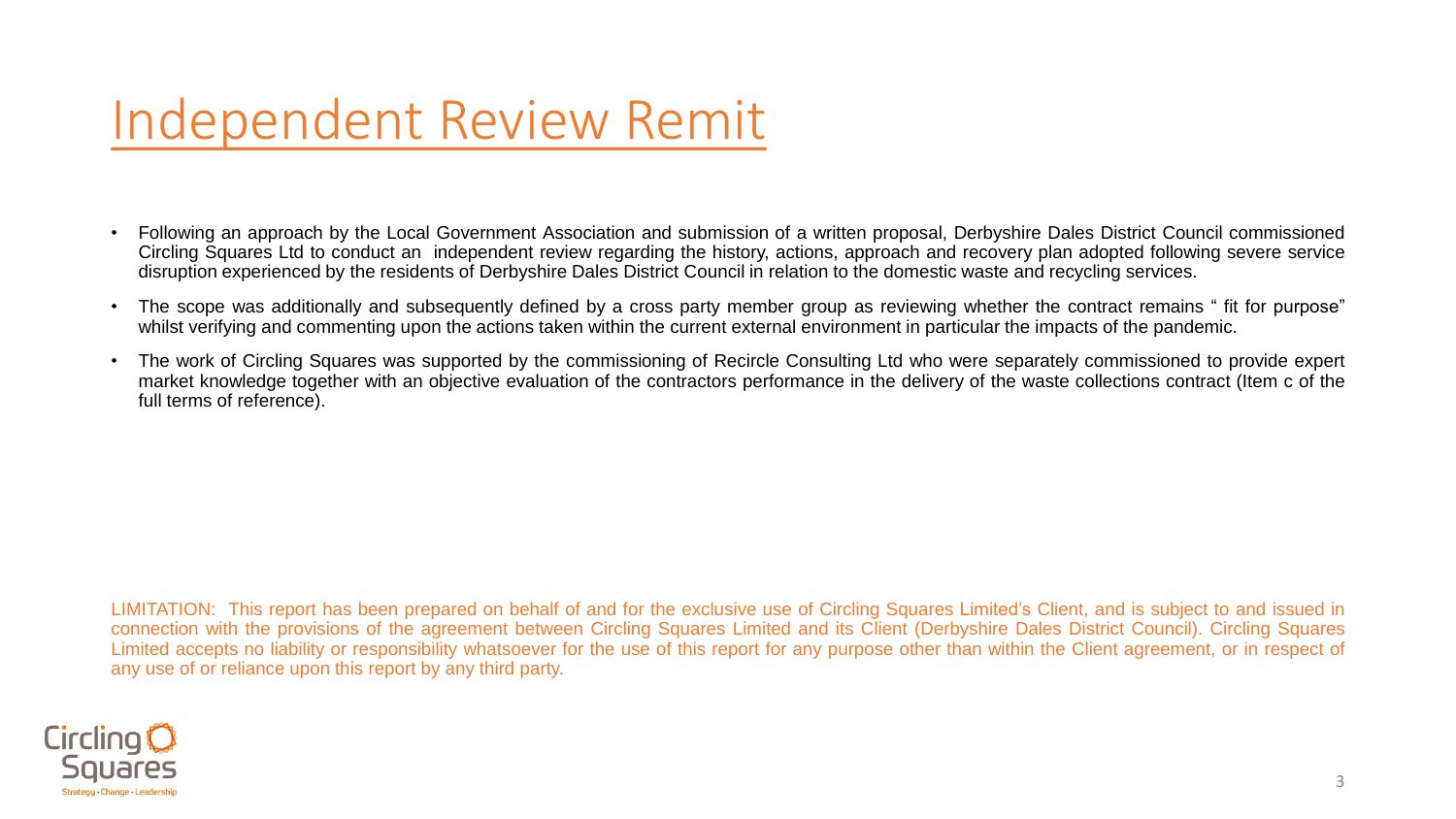#### Review Stakeholder Structure

#### Independent Officer Allen Graham – Circling Squares Ltd

Member Working Group

Senior Officers

External Service Provider Serco Representatives

External Specialist Consultant Recircle Consulting

Derbyshire Dales Services / Staff Contract Team Customer Services

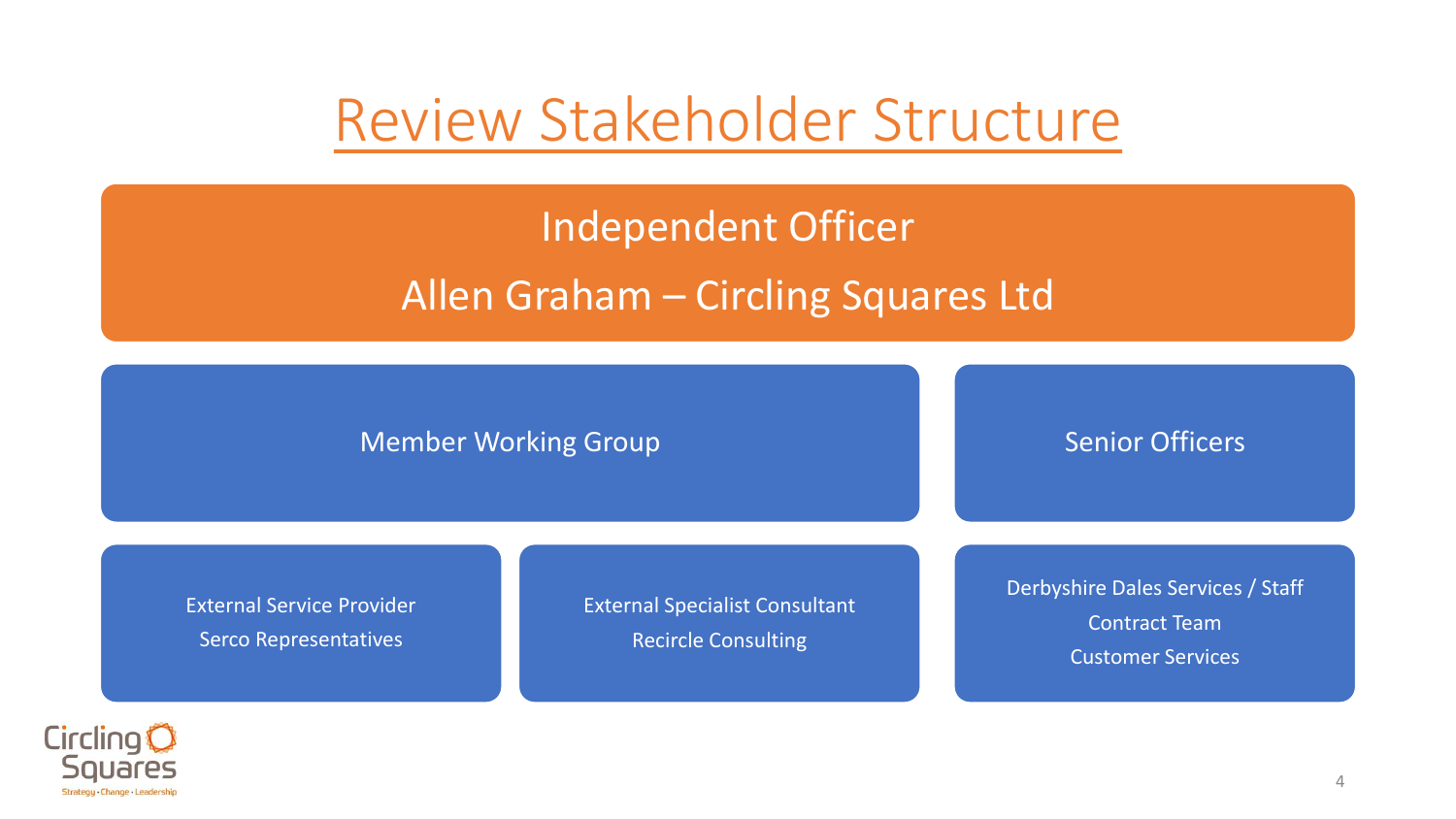### Terms of reference (Summarised)

A) Evaluate the provisions of the contract with Serco which took effect in August 2020

- Specification
- Mobilisation
- Implementation

B) Evaluate the Councils management of the contract

- Response upon contract start date
- Response to recent service disruption and decisions taken by officers / members
	- Necessary
	- Effective
	- Proportionate
- Areas of good practice
- Areas for improvement
- Operational / market constraints

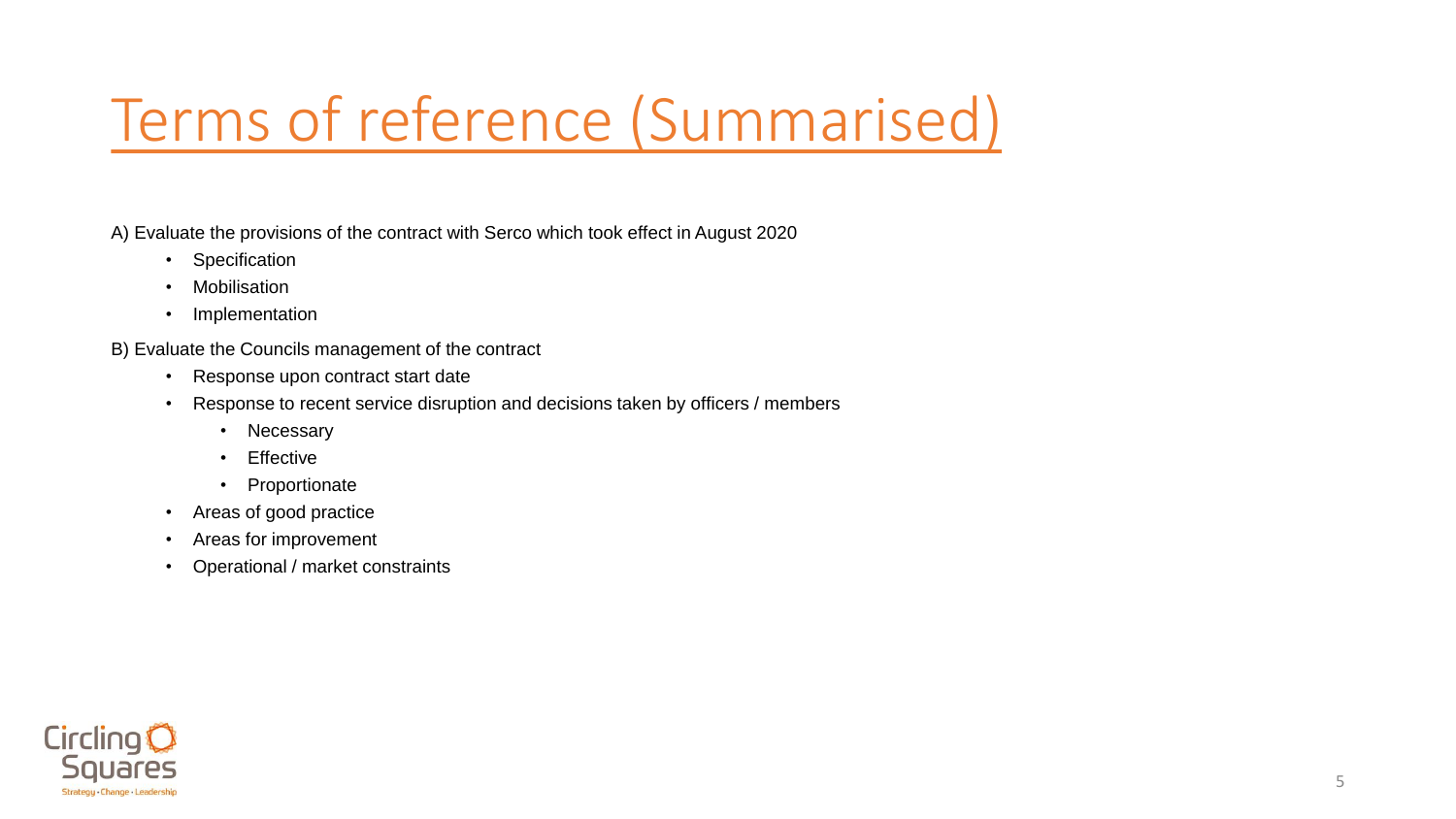### Terms of reference (Summarised) 2

C) Evaluate Serco's performance in the delivery of the contract\*

- Contract documents and requests
- Contract mobilisation and August 2020 implementation
- Quantitative analysis of data in relation to KPI's
- Review of financial impact associated with diversion of waste stream
- Qualitative review of other contract performance / compliance
- Review feedback from the waste and recycling team in their dealing with residents and elected members, and serco's response to those requests

D) Evaluate and summarise

- Root causes of recent service disruption
- Identify the actions required to be considered in order to mitigate future wide scale service disruption to residents.

\* Section C to be undertaken by Recircle Consulting Ltd

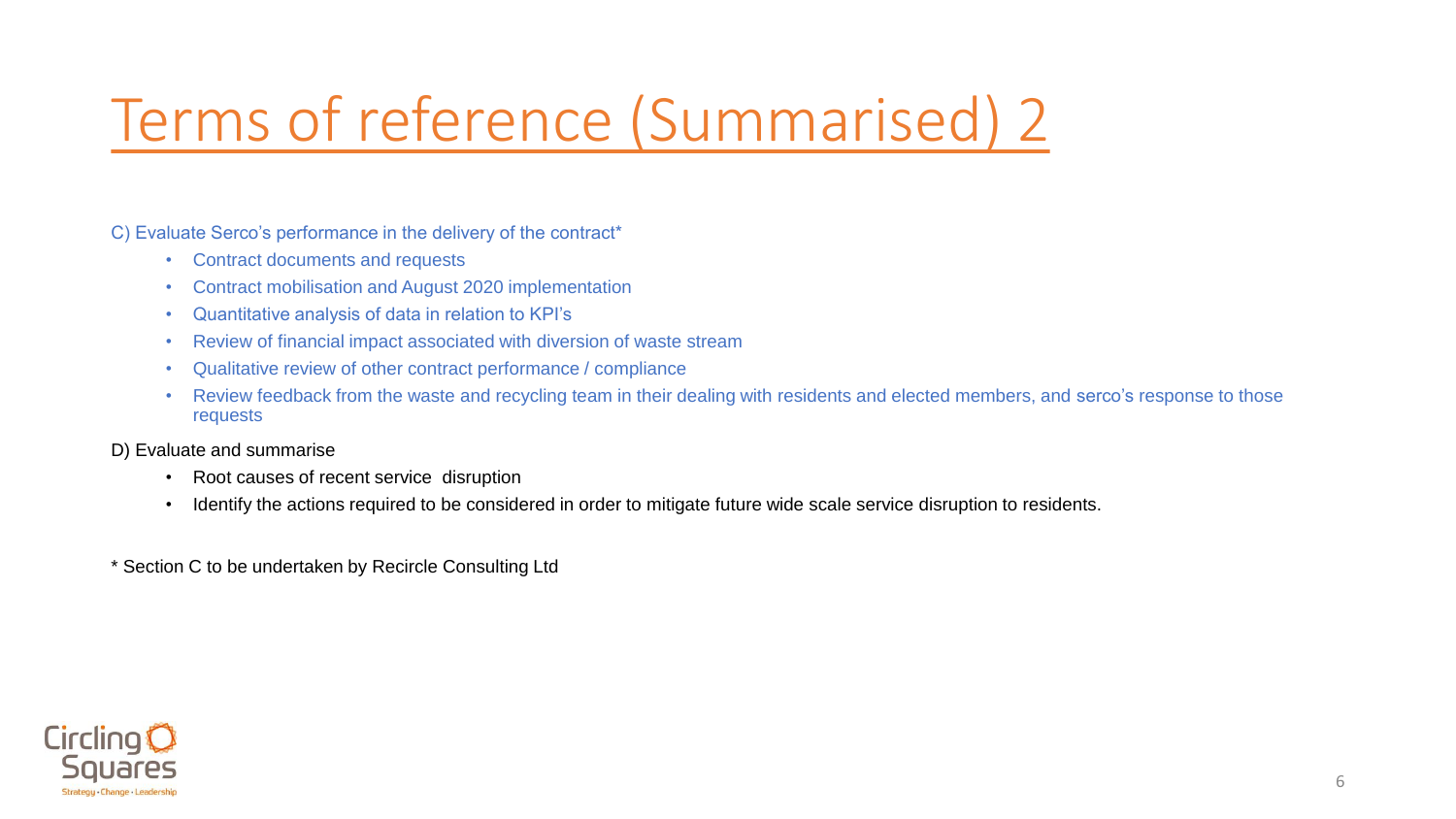#### Methods Utilised

- Circling Squares Ltd have endeavoured to utilise its experience and knowledge of local government to consider and comment upon the written information presented by officers, members of Derbyshire Dales District Council and representatives of Serco.
- The investigation has incorporated information provided including the following:
	- Contract documentation incorporating:
		- Specification
		- Method Statements
		- Contract
	- Report produced by Recircle Consulting Ltd
	- Copies of emails and correspondence supplied by officers of Derbyshire Dales District Council.
- The independent review process also incorporated :
	- gathering information and views from 10 meetings (both on-site and virtually)
	- Speaking to range of council staff, a cross party members working group and a representative of Serco.
	- Visiting the Serco depot
	- Undertaking additional research and reading.

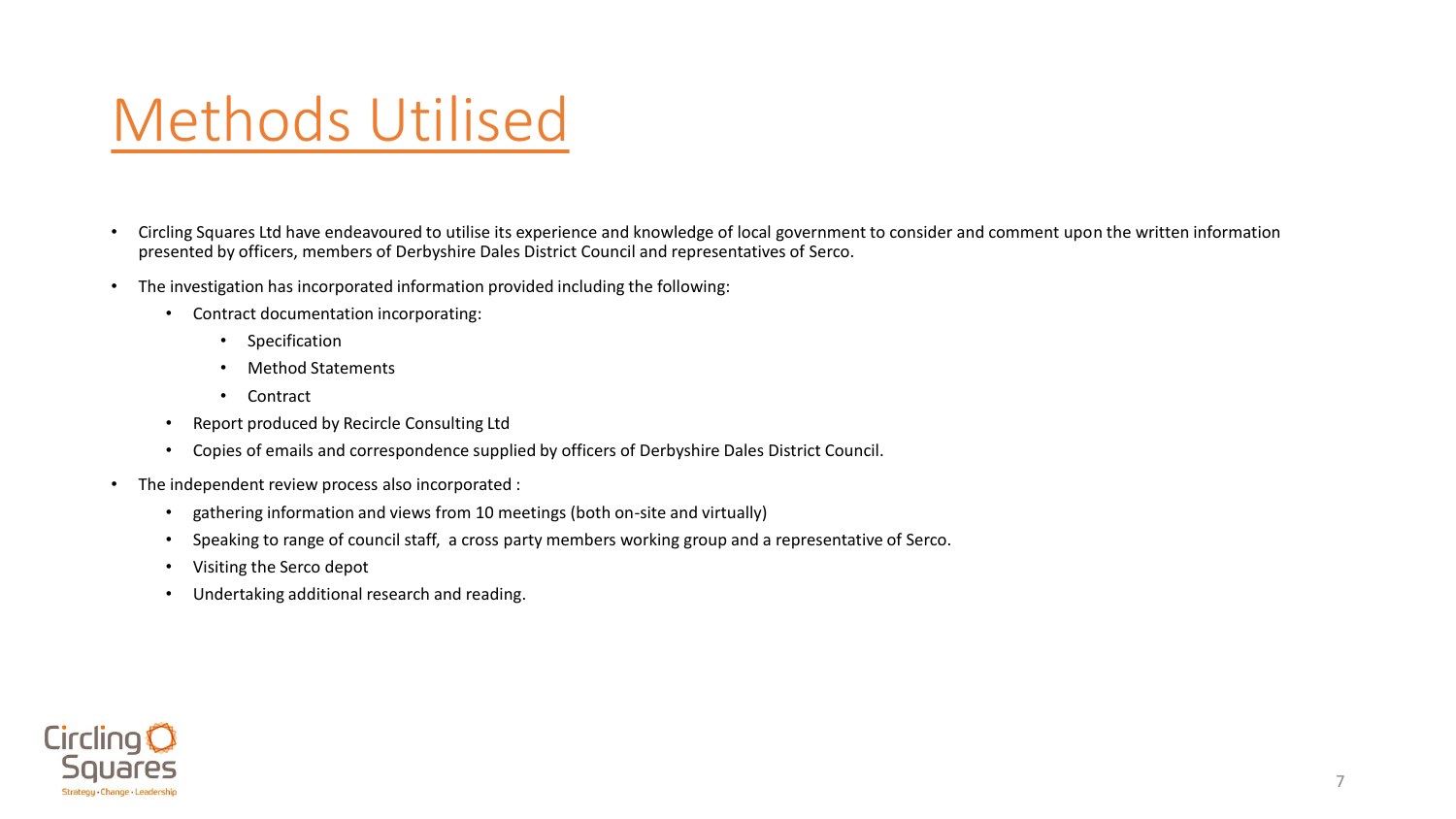### Overview of Procurement Process Adopted

To evaluate the provisions of the contract with Serco it is first necessary to also consider the process adopted to establish the requirements, specification and objective decision making to award the contract.

- Derbyshire Dales District Council had previously awarded an 8 year contract (2012 2020) to provide waste collection services. Serco was the appointed contractor for that period.
- In 2017 the Authority recognised the need to review the existing service provision, test the market, seek improvements and secure best value through a competitive process.
- The further procurement was identified as likely to be a challenge, especially to attract competition to bid against an existing external supplier and taking into account the changing market environment, the size and value of the contract and the particular localised challenges in existence within the Derbyshire Dales District Council area.
- The review quickly concluded that the Authority adopted a recognised and robust corporate approach to review, research and advise members upon options for the procurement.
- The procurement approach included the engagement and proactive involvement of necessary external support. This approach recognised the gaps in internal capacity, knowledge and expertise – the review identified three key areas:
	- Waste management Industry expertise (supplied by Eunomia Ltd)
	- Contract legal advice and representation (supplied by Freeth's)
	- Procurement procedure advice (Supplied by Derbyshire County Council)
- There was evidence to suggest that meaningful opportunities were presented to actively engage, brief and listen to members throughout the procurement process.

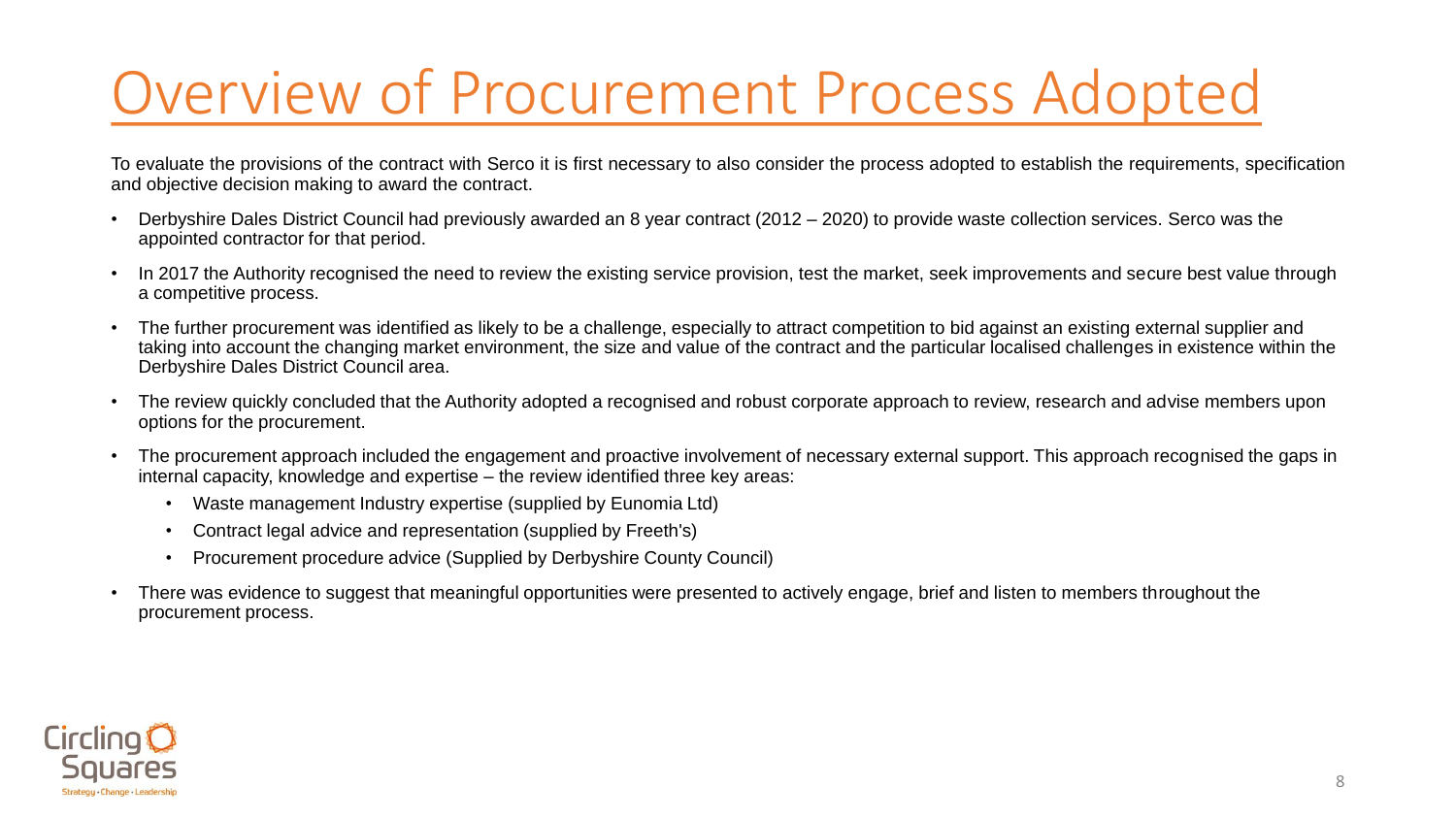### Overview of procurement process adopted



Circling<sup>O</sup>

**Squares** Strategy · Change · Leadership

- A procurement report was received by the Council in April 2018.
- The report concluded that a procurement was desirable, viable and achievable.
- Member workshops ran throughout the procurement process
- A decision was made by the Council in March 2019 to include garden waste charges within the specification
- Particular focus was given towards the level of shared risk that would be applied for recyclables to attract competitors (70:30 risk).
- Tender evaluation was split between 60% Quality and 40% Cost.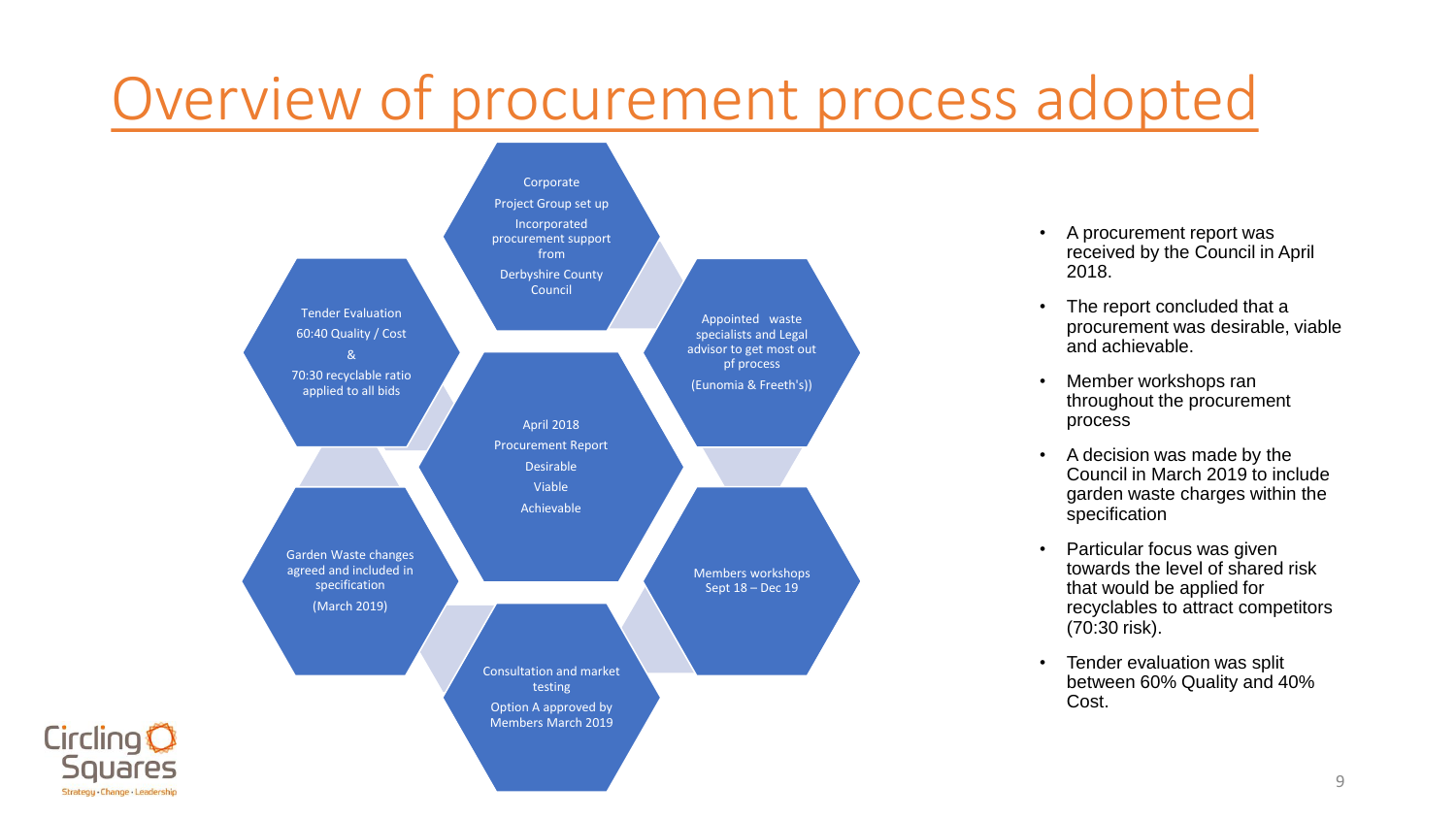Corporate procurement project team – notable good practice

Corporate Support

Head of Regeneration & Policy (Chair) Head of Corporate Services Head of Resources (S151)

Financial Service Manager Communications & Marketing Officer Digital Communications Officer

Waste Service Area

Head of Community and Environment

Environmental Service Manager Recycling Advisor Waste & Recycling Officer Waste Supervisor

#### External Support

Waste Specialists (Eunomia)

Legal Specialists (Freeth Solicitors)

Derbyshire County Council (Senior Procurement Officer)

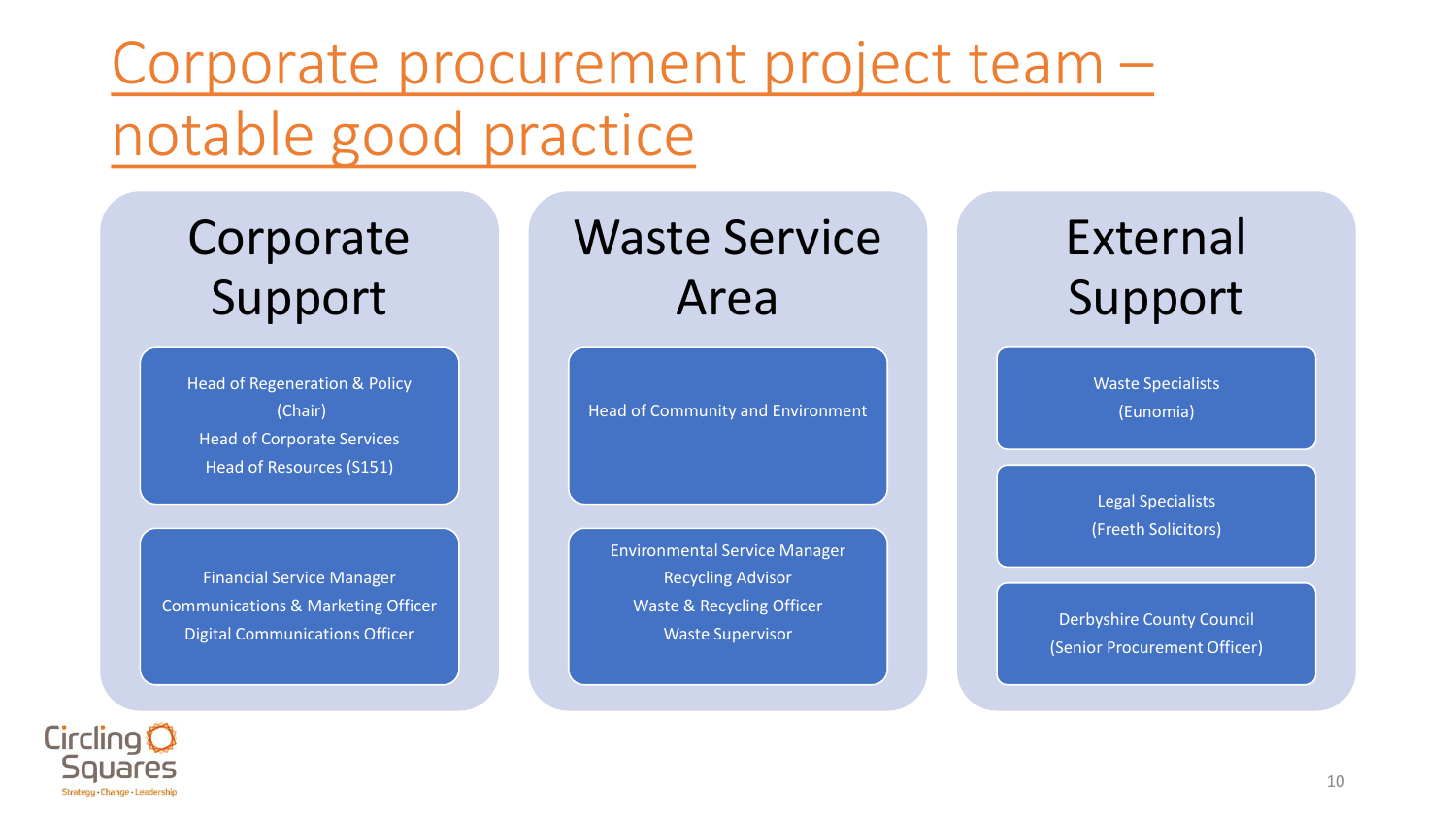#### Procurement – Summary of key risks identified

The documentation supplied, together with the reports available provide confidence that clear and careful consideration was given to market conditions and specific incentives or clauses to ensure a competitive procurement process was successful. The key risks can be summarised as:

- No contractor would take 100% liability in respect of recyclables therefore would require a joint risk approach (70:30 identified as applicable).
- Areas highlighted as potential risks for contractors (thus preventing them bidding) included:
	- No provision for an extension of contract (8 years option included by Council)
	- Inadequate provision for change control procedures within the contract (Incorporated into the contract)
	- Inappropriate performance management Framework (Appropriate KPI framework identified in contract)
	- Insufficient provision for good quality data relevant to the service to address this concern, the Council included the requirement for a management information system (MIS). (Whitespace was Serco's proposed solution included in their offer to meet the Council's specification).
- The market had changed significantly since the previous procurement in 2012. It was highlighted that the reduced market was likely to reduce the number who would bid for a contract of the scale and complexity being offered by Derbyshire Dales District Council.
- Following three bidders showing interest only two bids were actually received.

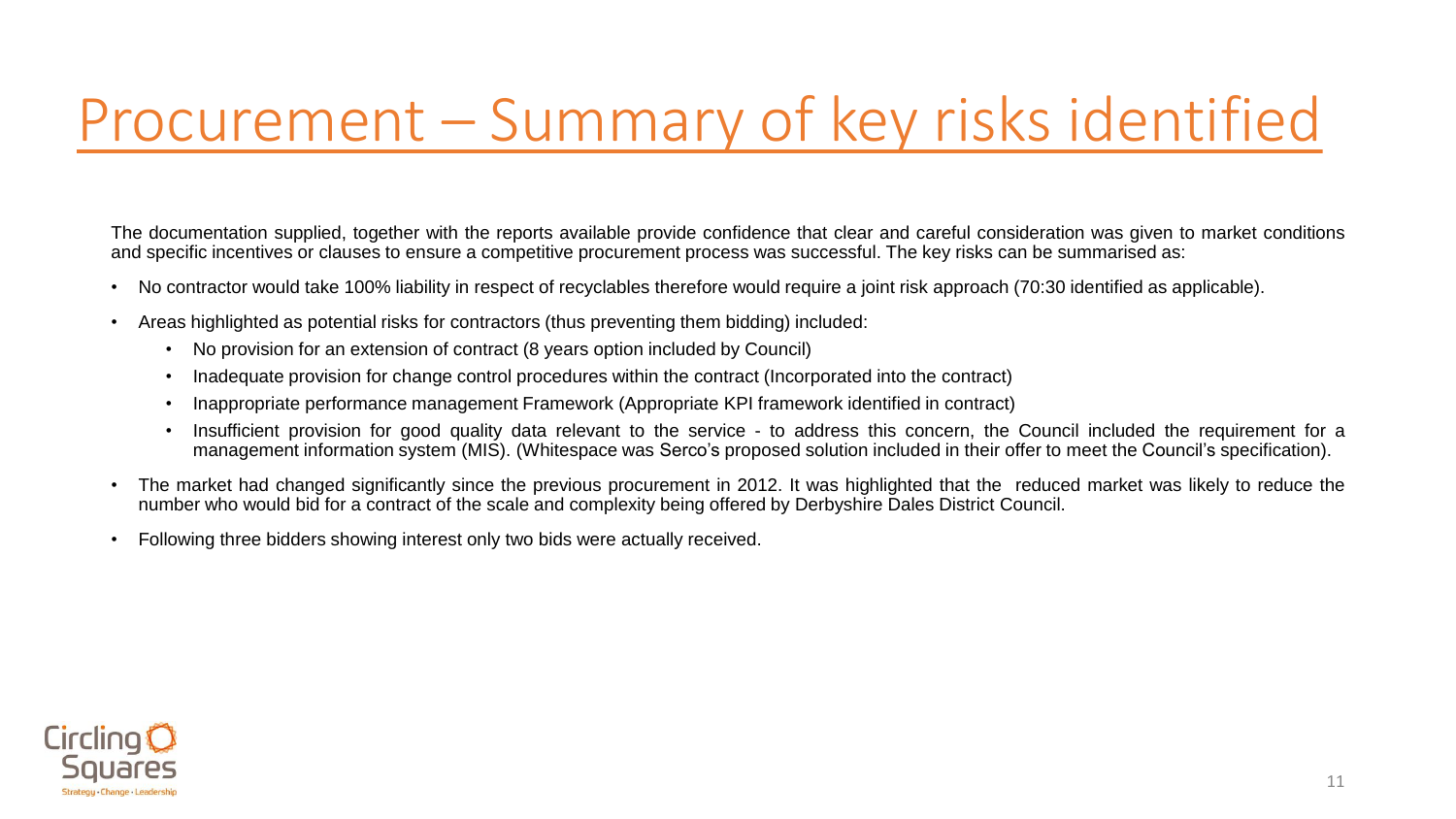#### Contract Specification - Overview

An independent review of the documentation and procurement process has concluded that the contract specification included within the package was formulated and communicated to bidders in a clear and transparent manner.

It also appears clear that through the comprehensive and diligent use of the external resources available and in particular the waste advisor appointed by Eunomia the specification was produced to take account of:

- The requirements needed to increase engagement by contractors
- Required reporting mechanisms to assist with efficient and effective self monitoring of the contract by the contractor
- Changing market conditions prevailing at that time
- The changing and growing use of technology to maximise efficiency, performance and customer responsiveness.
- The likely foreseeable future demands though housing growth and behavioural changes to support future sustainability.

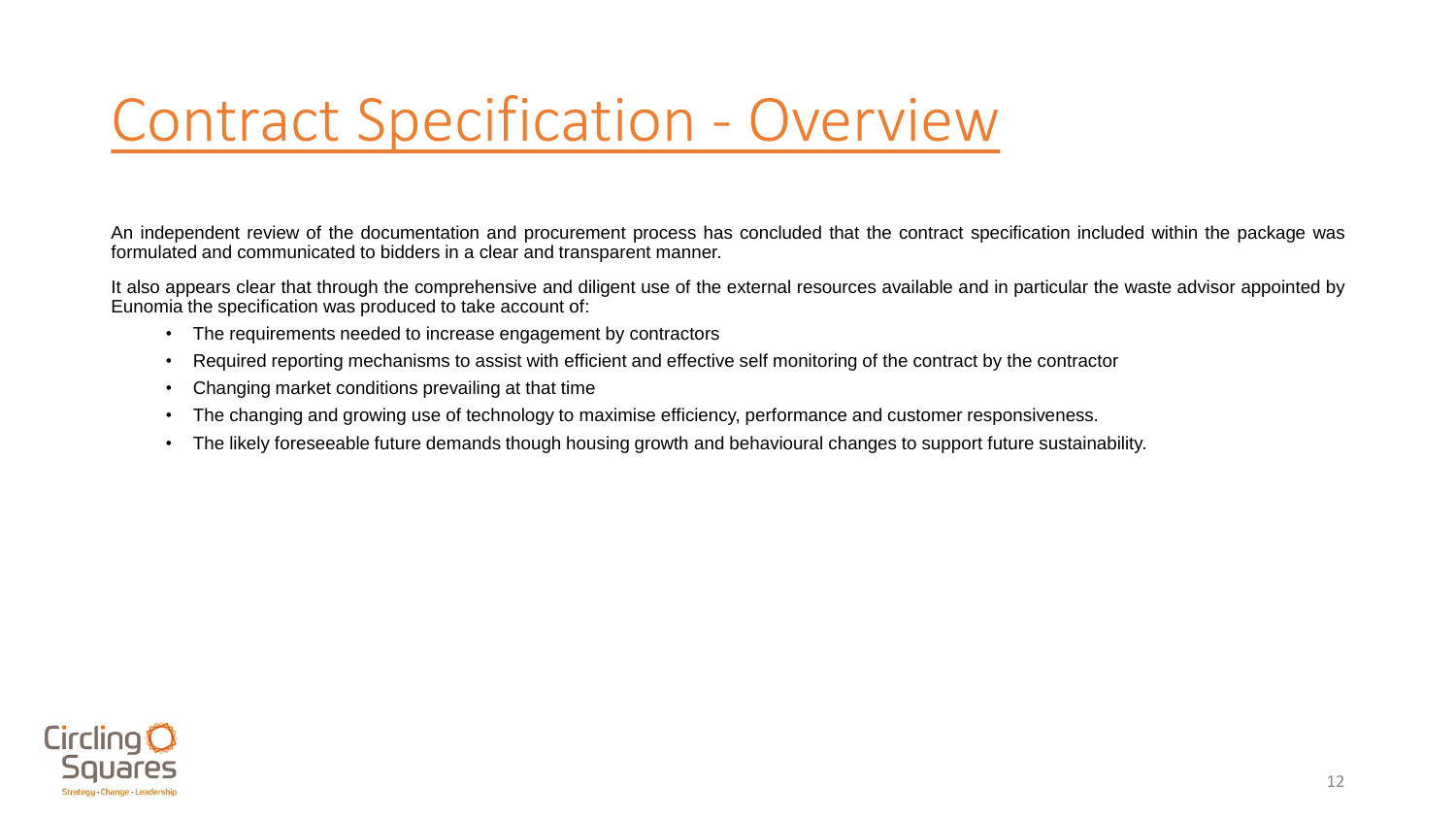### Specification – The specifics (1)

The Independent Review identified the following key components included within the specification:

- 1. A requirement to introduce a revised and modernised service model in particular to meet 3 strategic outcomes:
	- i. The customer is at the centre of service delivery and the Authority and Contractor address the needs of the customer in a modern, friendly and efficient way.
	- ii. The contract delivers maximum value for money
	- iii. The parties work together and share their respective responsibilities.
- 2. In relation to (1) above the specification detailed a commitment (by the authority) to provide modern vehicles and for the contractor to operate utilising in-cab technology to log real time service issues.
- 3. The in-cab technology was to be operated in real time to enable both the contractor and the Authority to locate and contact vehicles at any time during operational hours.
- 4. The need to develop use of the technology by stipulating a clear and unambiguous performance management framework.
	- "The contractor shall monitor its own performance against the requirements of this specification and report to Derbyshire Dales District Council on its performance of the services in the Monthly Performance Management Report" (S12.1 Specification pg19).
- 5. The specification also detailed the outputs required through the use of a management information system (MIS)
	- "The MIS will seamlessly integrate with the Authority's systems to ensure that information can flow between the parties as required by the specification from service commencement" (S14 Service output 5 Specification pg 20)
- 6. The specification then adequately highlighted the data and reporting framework utilising the authorised officer to represent the interests of Derbyshire Dales District Council.

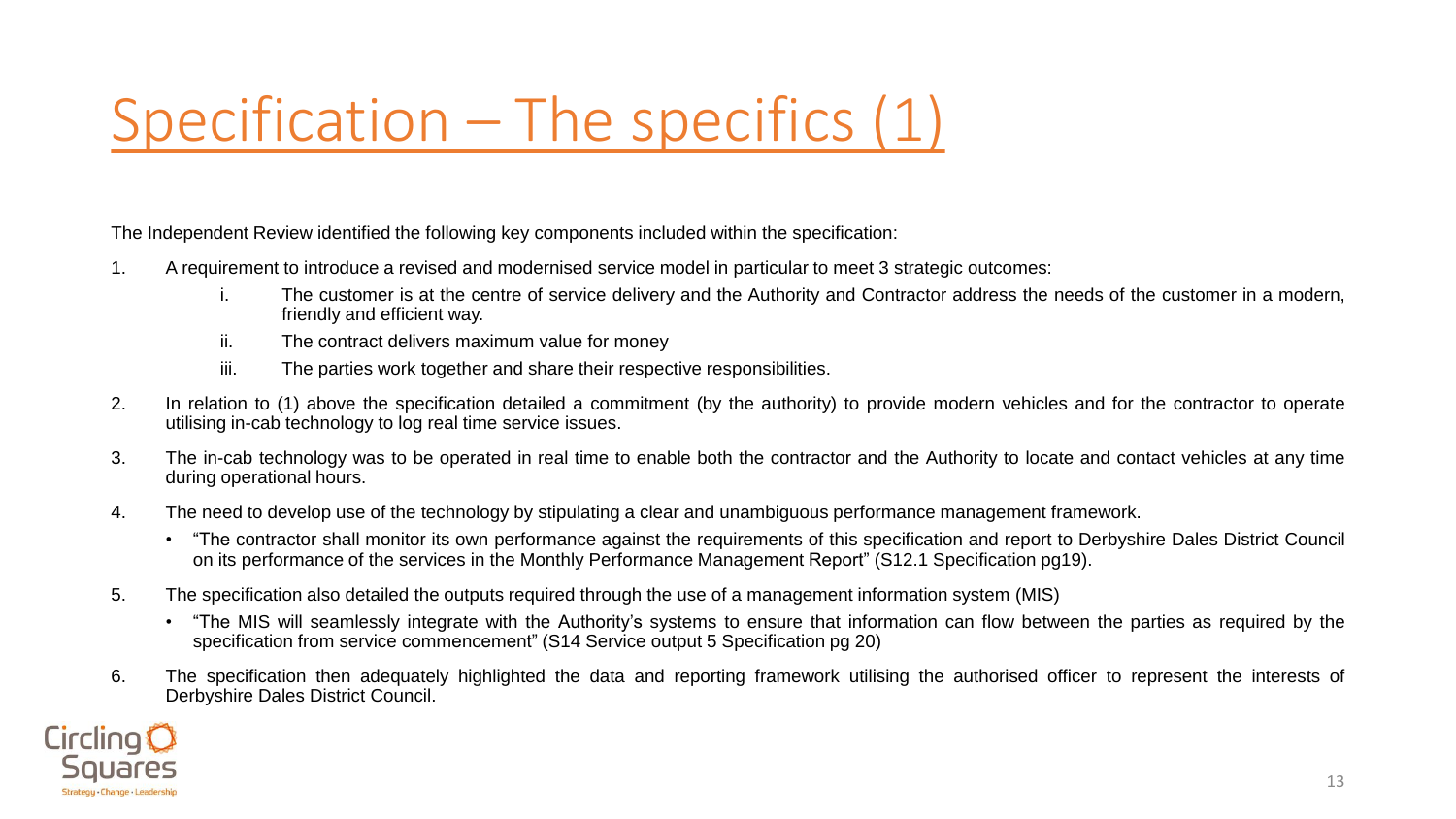### Specification – The specifics (2)

- 7. Information and an indication of how a joint management board would be set up was provided.
	- "The contractor and the Authority will form a Joint Management Board, comprising of the Authorised Officer, the Contractor's representative, and senior staff from each organisation as appropriate for the circumstances". (S15.11 Specification pg 24)
- 8. A business continuity plan was also required as a "service output" and it specifically included three key areas which relate to the recent service disruption.
	- The loss of access to Contractors Staff (e.g. flu pandemic, industrial action) (S16.3.2)
	- Failures relating to technology, e.g. the MIS (S16.3.5); and
	- Failure of the supply chain (16.3.6)
- 9. The specification also covered the intended standards and interface for enquiries and complaints. (S18 pg28 29)

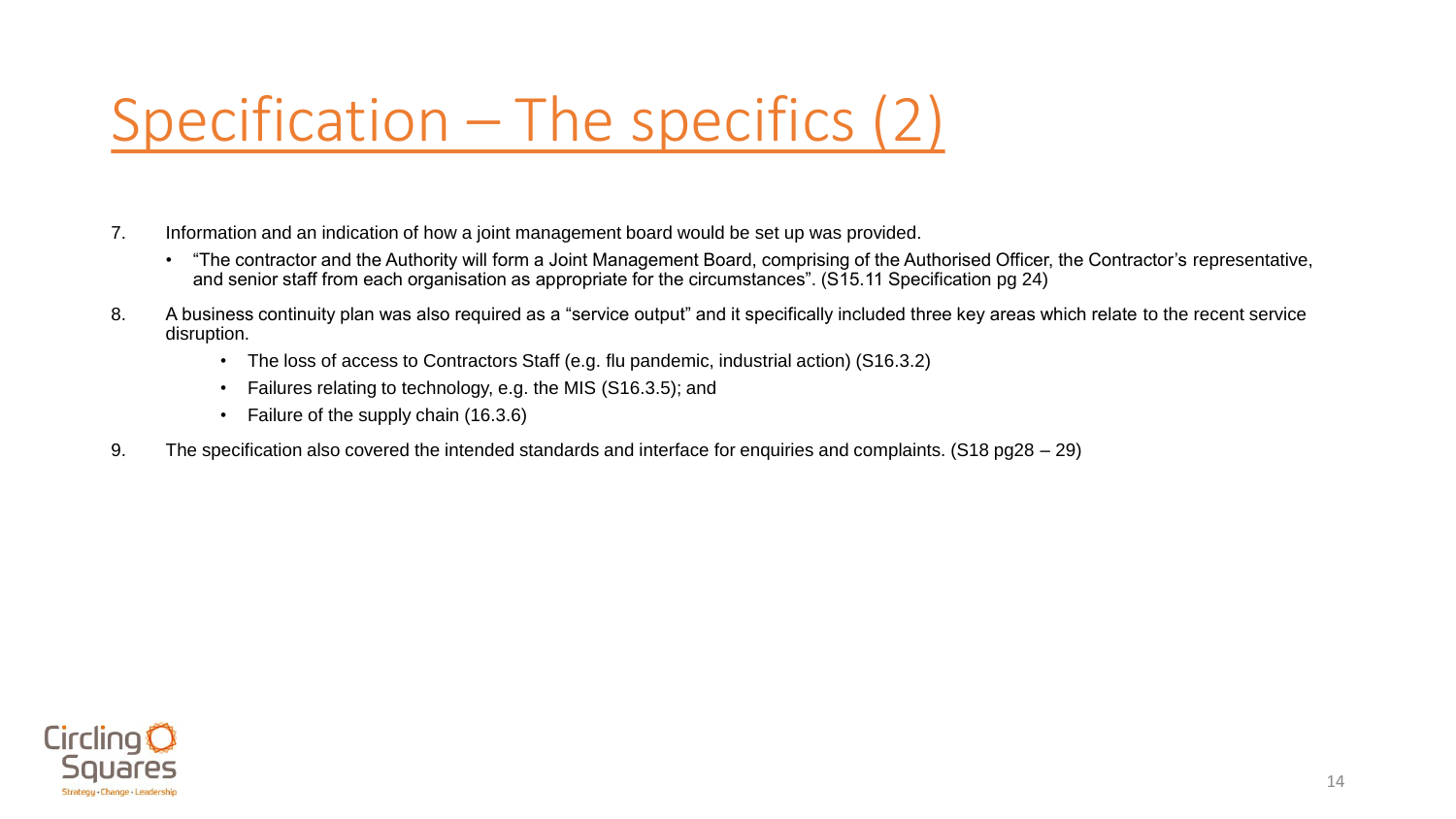#### Summary of management reporting requirements – contractor required to provide (Table1 S15.3 pg23)



15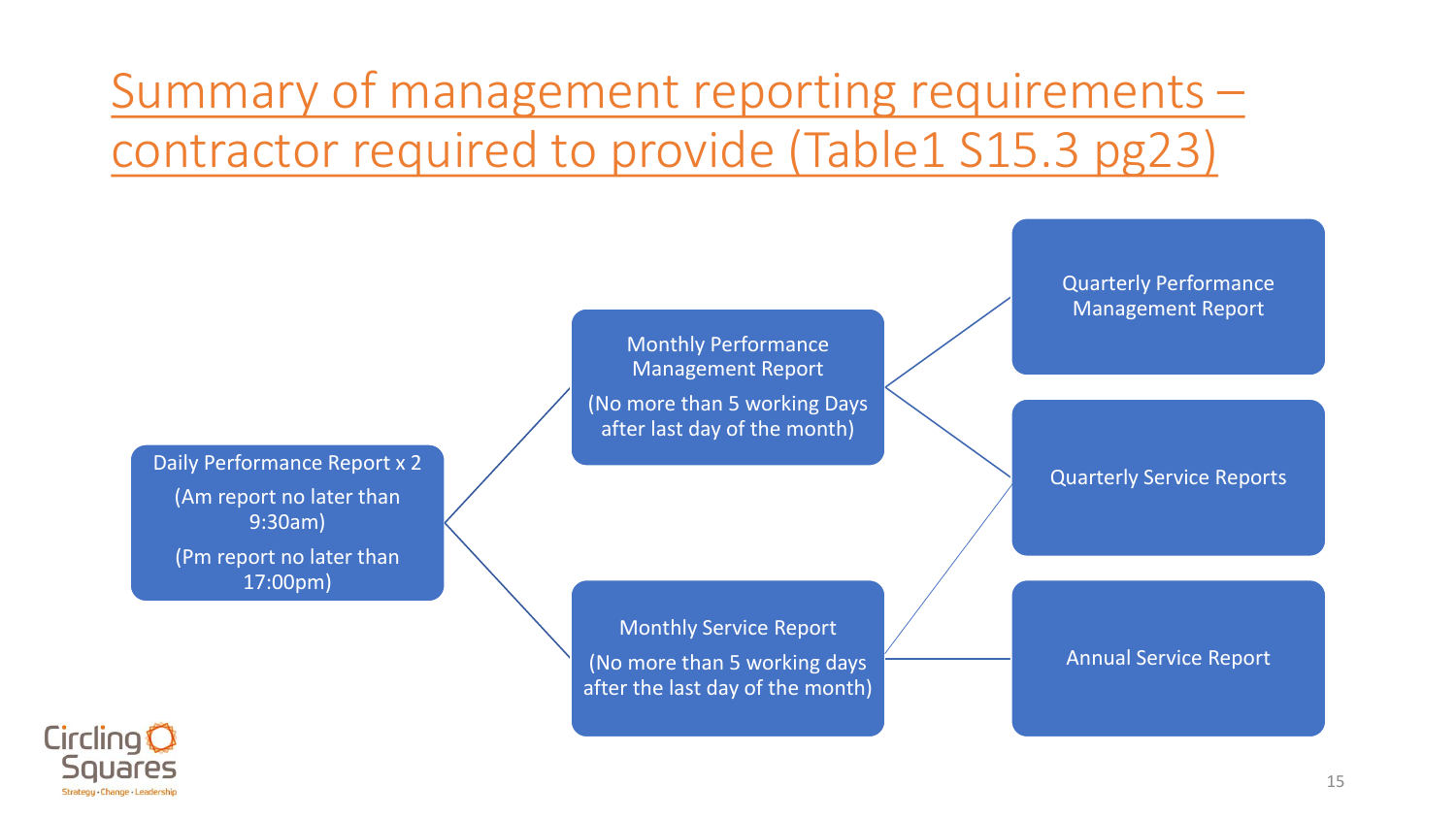## Summary of key points in relation to the specification

- The contract specification was significantly clear and contributed to a robust and transparent procurement process.
- The bidders responded to address and make commitments in respect of the specification points summarised above.
- The specification documented a strategic intent for the contract to be implemented and managed within a framework based upon joint and transparent working designed to deliver their respective responsibilities and commitments.
- The specification was built upon a clear understanding that efficiency and responsiveness would be achieved through the use of a management information system that would provide real time information.
- At the time of issue the specification combined with the bid documents and contract appears to take account of all the reasonable services that would be required for effective and improved service delivery.

Therefore there was no reason to believe that the contract or the procurement process was not fit for purpose. The package issued also provided for a clear change control process that could facilitate and take into account any unforeseen changes that needed to be considered and agreed over the proposed term of the contract.

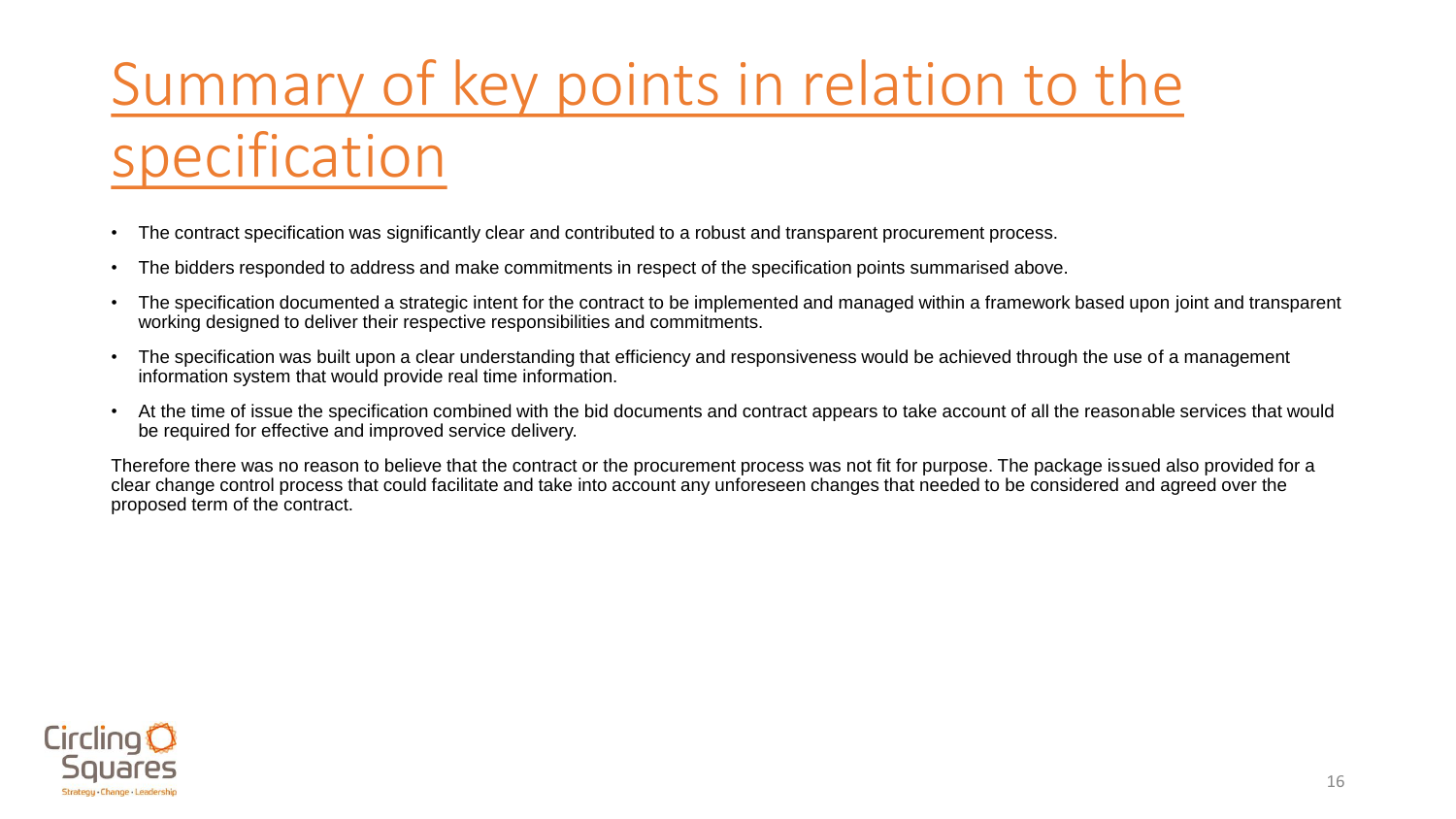#### Award of Contract

As a result of the procurement process a final report was presented on 18th December 2019 it included:

- A comprehensive explanation of the procurement process
- Commentary in respect of key elements and risks majoring upon future delivery (3 weekly collections), Garden waste and finance

The report also clearly referred to:

- Better use of technology including this key feature to modernise the service.
- Serco committing to providing a fully functional management information system that would integrate with Derbyshire Dales District Council customer relationship system. However further research revealed that there was a reliance on the specification and the contractors response rather than the use of specific clauses regarding non-delivery being written into the contract
- The possibility of the introduction of three weekly collection services from the midpoint of the contract. It was clarified that this would be a further decision of the Council. However this also effectively illustrated that the Council (and contractor) would have a future opportunity to review the contract cost taking into future financial pressures.

The procurement process had also resulted in higher than anticipated cost resulting in a significant financial deficit against the budget previously allocated. This is illustrated in summary form as follows:

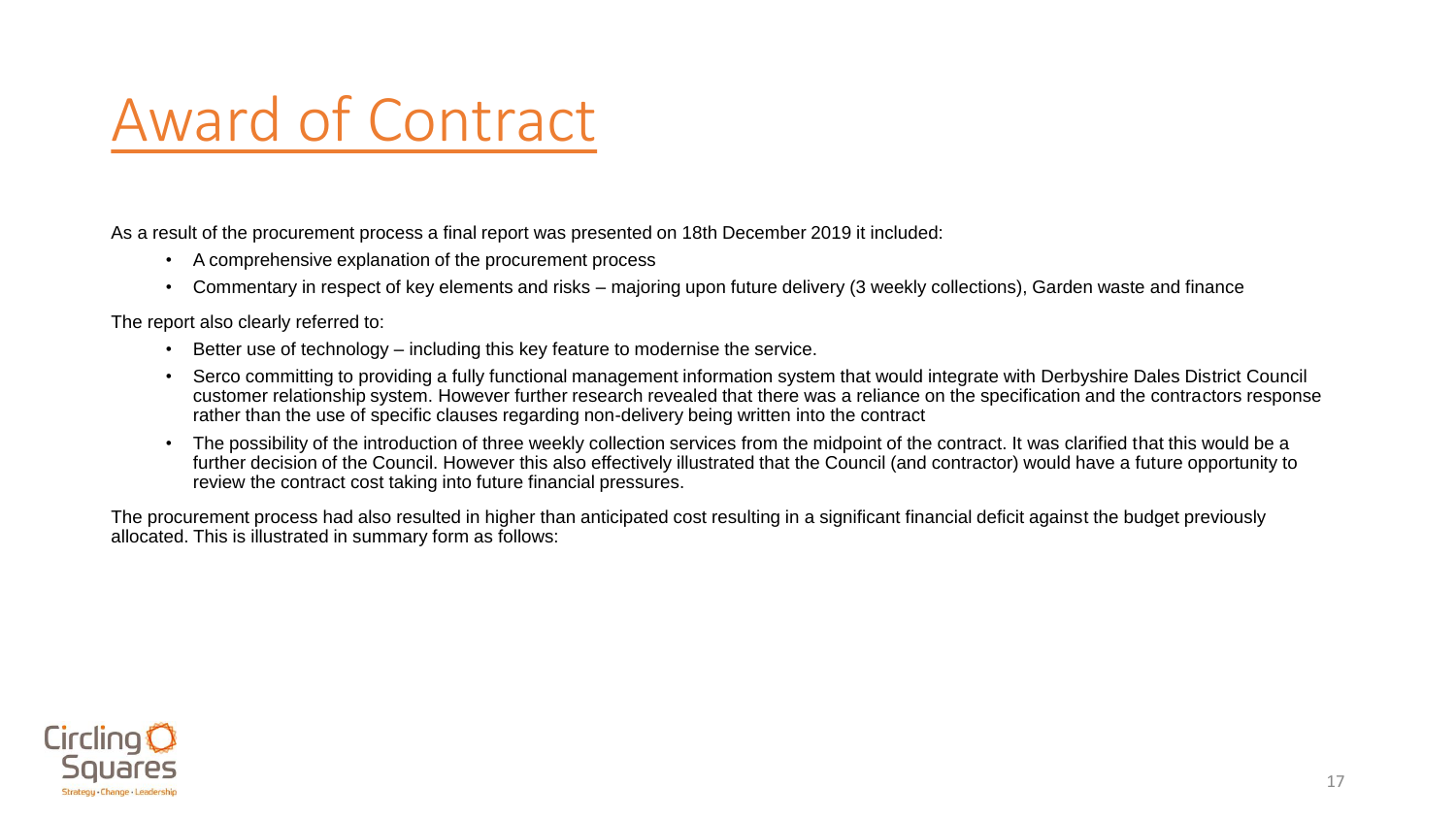### Award of contract - financial deficit

|                                                                                                                     | 2020/2021<br>£000 | 2021/2022<br>£000 | 2022/2023<br>£000 |
|---------------------------------------------------------------------------------------------------------------------|-------------------|-------------------|-------------------|
| Contract price<br>(Contract cost – fully<br>inclusive of vehicle<br>financing, depot costs and<br>recycling income) | £3,080            | £3,182            | £3,117            |
| Anticipated net income<br>from garden waste                                                                         | $f(166)$ Cost     | £475              | £566              |
| <b>Net Contract Cost</b>                                                                                            | £3,246            | £2,707            | £2,551            |
| <b>Budgeted</b>                                                                                                     | £2,433            | £2,433            | £2,433            |
| <b>Estimated Shortfall</b>                                                                                          | £813              | £274              | £118              |

- Fluctuation reserve created £712,000 to allow for reduction in recyclable income which can be volatile
- Deficit would need to be balanced by 1) better than budgeted income from garden waste or recyclables 2) service efficiencies.

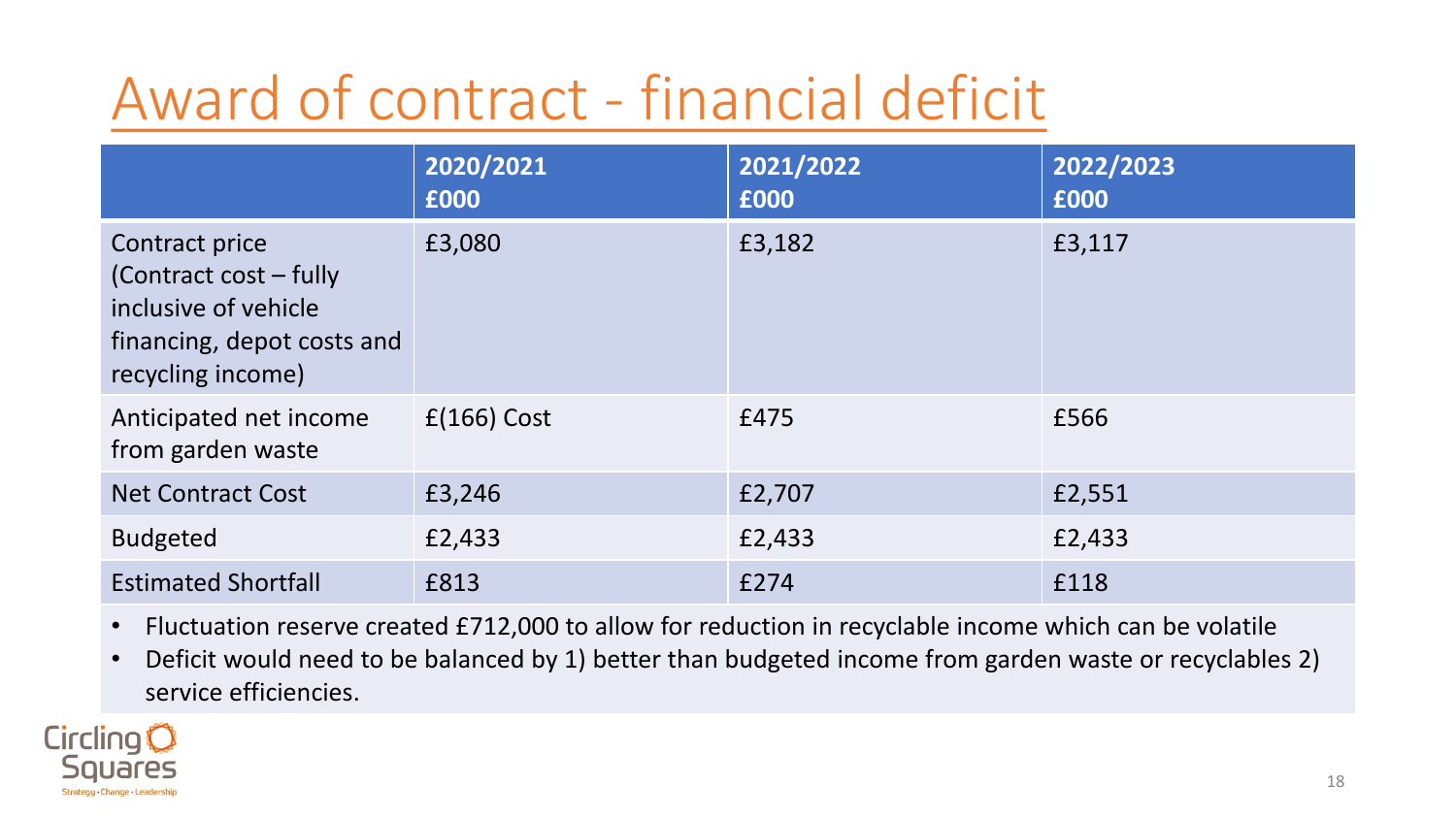### Summary of award of contract

The report documented the rationale, reasons and risks to award the contract to Serco. The award included a decision for the Council to fully finance the procurement of new vehicles to support the modernisation and delivery of the contract.

The decision to award the contract was made on the understanding that the following key features would also be included:

- Electronic bin lifts
- In Cab technology to improve efficiency and performance data
- Introduction of a management information system to improve speed and quality of information between the customer, the district council and the contractor.
- Introduction of an "opt in" chargeable green waste service
- weekly food waste collections using dedicated vehicles.

The review has not highlighted any evidence that the contract awarded was not fit for purpose and the decision to award the contract was clearly supported by a majority of the Council. The procurement and decision was by both officer and members focussed upon the new and improved service delivery model. This focus may have inadvertently deflected consideration of the provisions within the contract in respect of early termination. This is not uncommon and therefore maybe should be a learning point for the future to ensure consideration to the "what if" scenarios are modelled and where possible (within a commercial negotiation) included within the contract.

The start date of the contract was specified as being the  $20<sup>th</sup>$  August 2020 – providing an eight month mobilisation period.

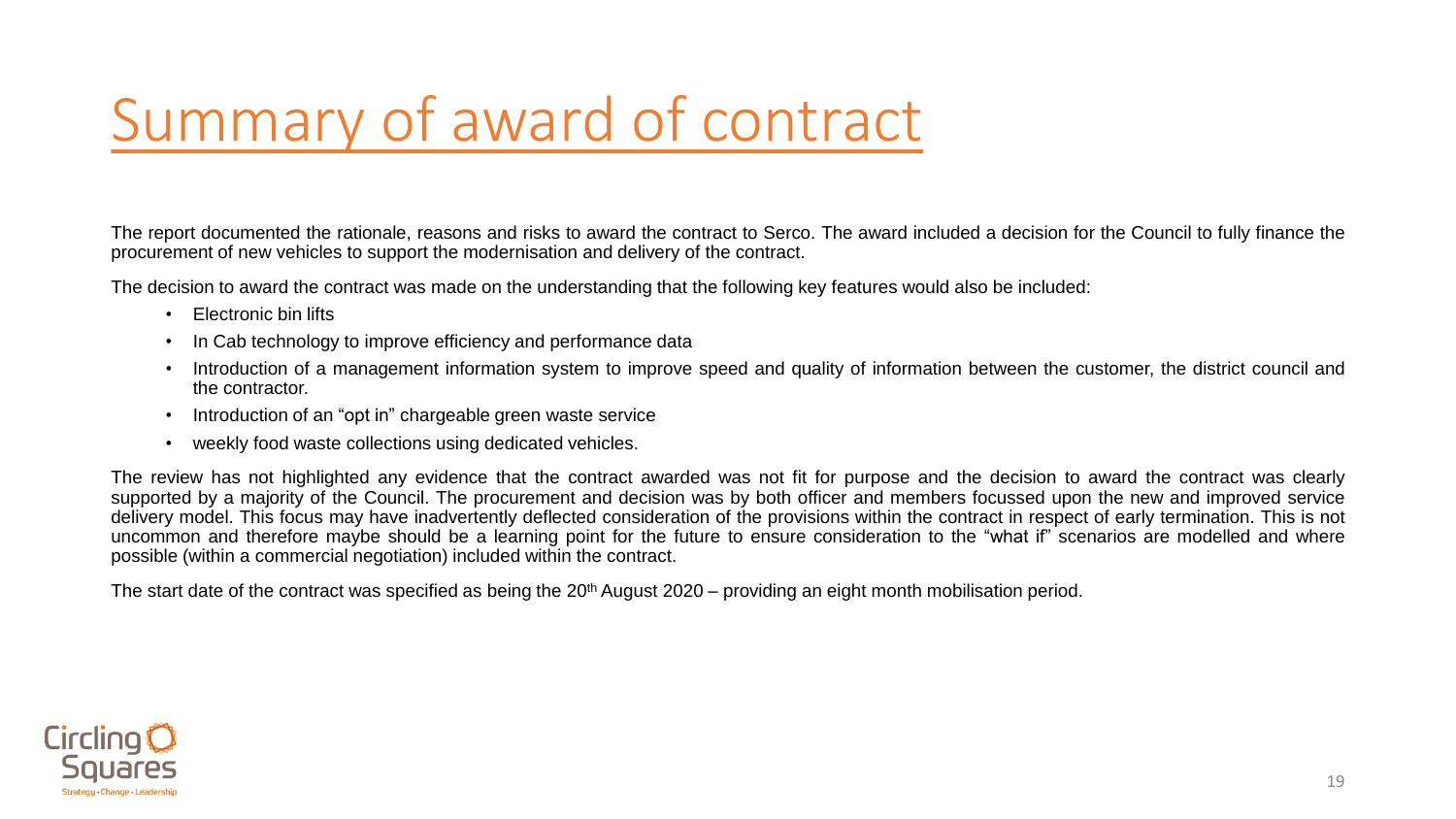#### Contract Mobilisation & considerations and Impacts as a result of Covid19 (1)

Following the decision in December 2019 to award the contract to Serco, evidence both written and verbally shows that initial steps were taken to commence key elements of the mobilisation of the contract. In particular letters have been provided confirming that the vehicles were ordered by Serco and that they had received assurances that delivery slots were allocated.

Throughout this review there appears to have been an expectation that business was being conducted as normal. Clearly by March 2020 the whole Country was placed in a lockdown situation and Local Authorities as key public service leaders and providers were tasked with supporting a "National Crisis".

The effect of the pandemic is still effectively impacting upon the running of the organisation nearly two years later and this cannot and should not be underestimated. Derbyshire Dales has prided itself over many years on running a highly efficient and lean organisation and this review has revealed that there continues to be a high level of pressure, being managed by senior leaders and front line staff in particular, to maintain normal services whilst reacting to the demands and support requirements of other public sector partners and central government.

As a result of this unpredictable and unfamiliar working environment it is necessary to acknowledge the significant impact of Covid19 upon the working environment, which in turn impacted upon the mobilisation and delivery of the contract. In particular there was a requirement for members of the corporate leadership team to:

- support the needs and demands of the Local Resilience Forum and Government Departments ( requiring up to 3 meetings each week from April 2020 – present)
- initiate new processes and procedures to support payments to local businesses, collection and delivery of food for vulnerable residents, returning to the high streets initiatives, vaccination and test sites support whilst ensuring licensed premisses were COVID safe.
- Initiate and implement remote working arrangements for staff and members
- Switch partnership arrangements from face to face and "on site" meetings to remote business relationship building thus relying upon the integrity of the remote systems and personnel involved to record and relay accurate decision making and progress reporting
- Ensure governance and safe working was maintained whilst also continuing normal statutory business (e.g. closing accounts and collecting waste etc).

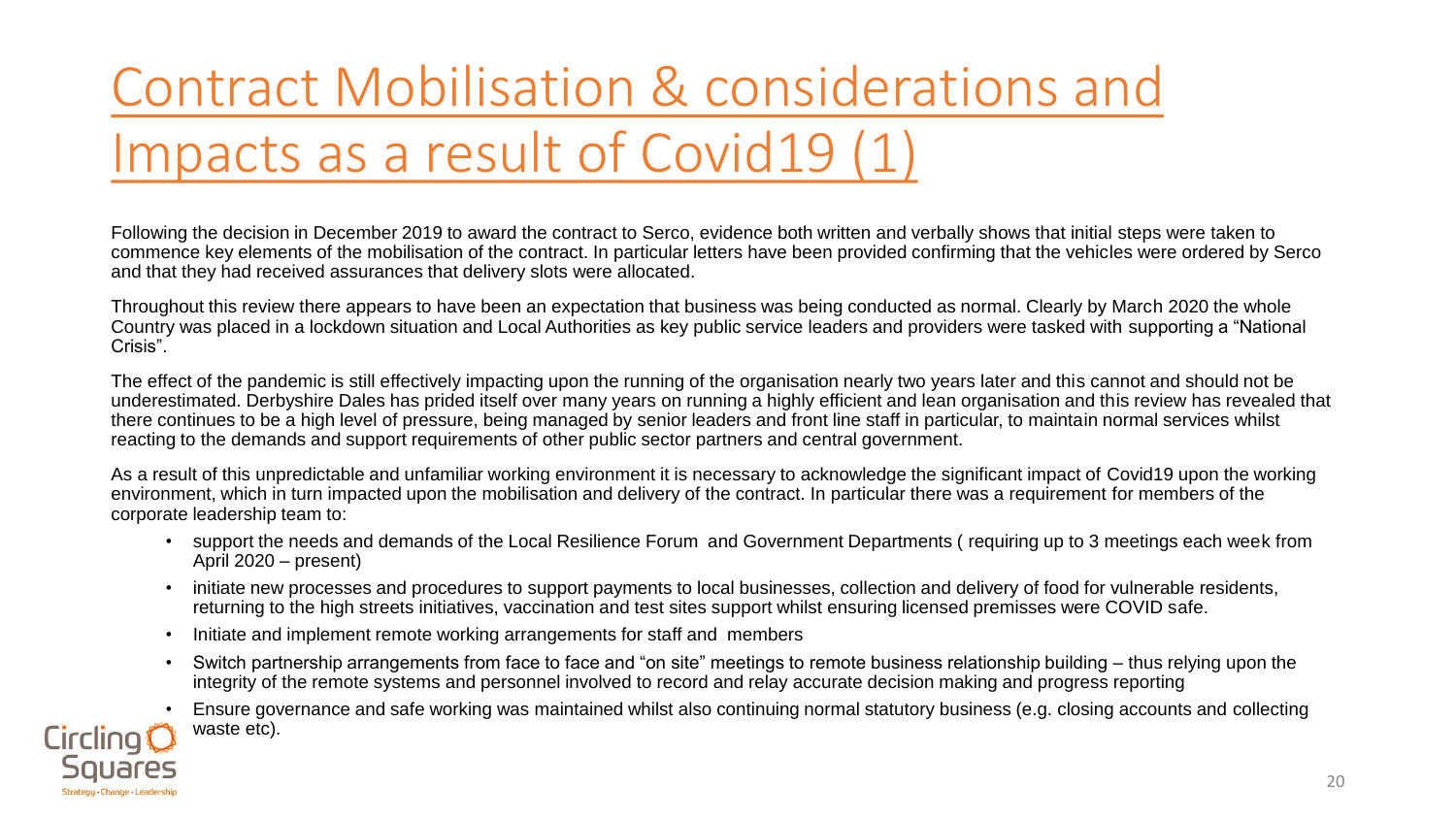Contract Mobilisation & considerations and Impacts as a result of Covid19 (2)

There was therefore naturally a period of adjustment (never experienced before) to take into account the following:

- Disruption to normal reporting and line management arrangements (requiring trust and empowerment of staff to work with less supervision and direction).
- Introducing new and transformational meeting and decision making procedures within both the operational and democratic domains.
- Re-prioritisation of the transformational elements of the programme to ensure remote working was adequately supported whilst continuing business as usual.

There appears to have been an expectation by officers and members that they needed to continue to deliver everyday services whilst also reacting to the new demands being placed by central government to protect the community, supporting businesses and implementing and maintaining contractual relationships in key areas such as leisure and waste. This was undertaken without any significant increase in resources.

The following section details findings in respect of the mobilisation of the contract which was clearly undertaken through a remote working environment with the contractor Serco, who also would have been adjusting to the challenges of managing a business through a remote working environment. The following diagram illustrates the timeline and cross over with mobilisation and delivery.

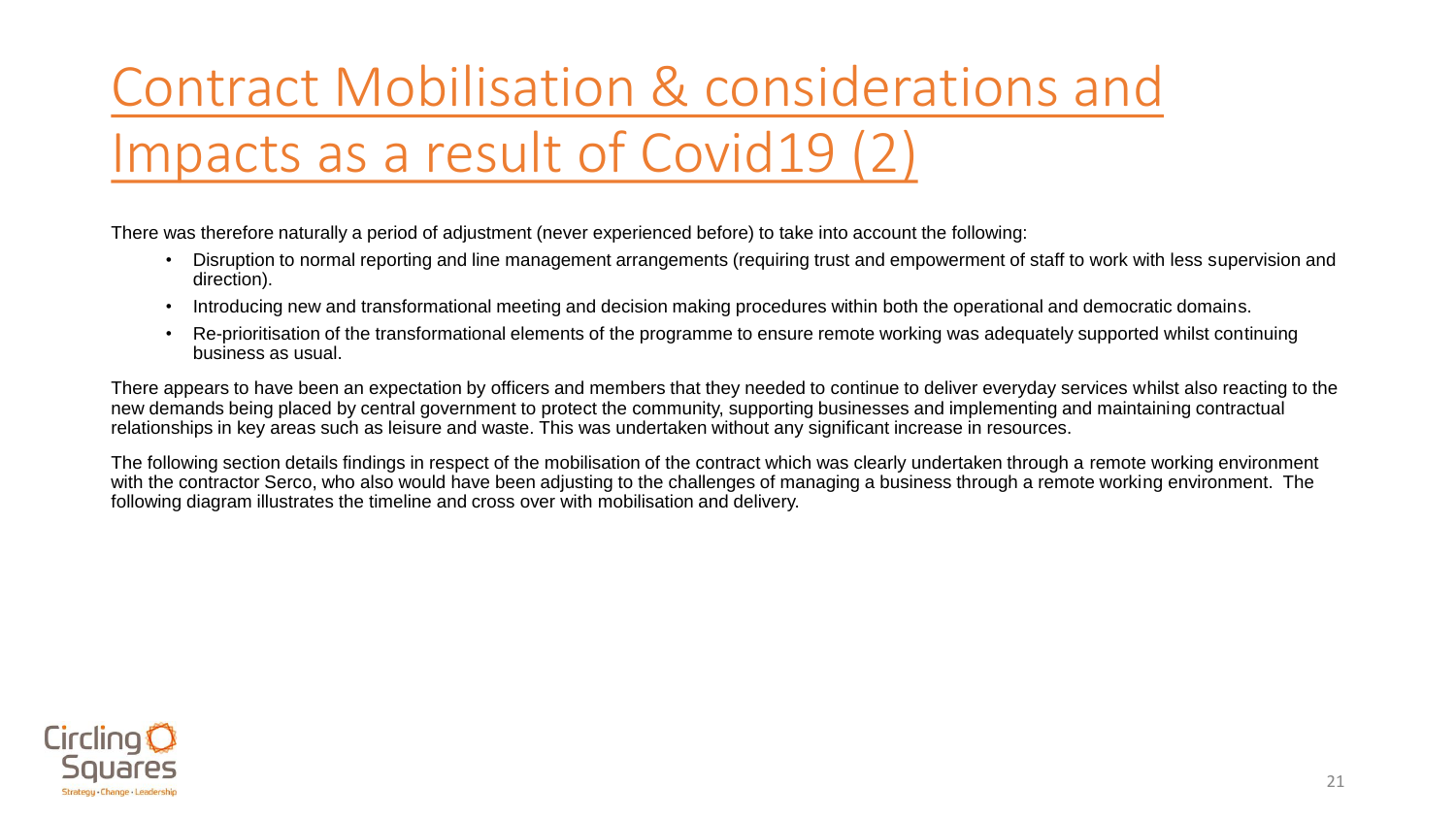#### Timeline of UK coronavirus lockdowns, March 2020 to March 2021







**IfG**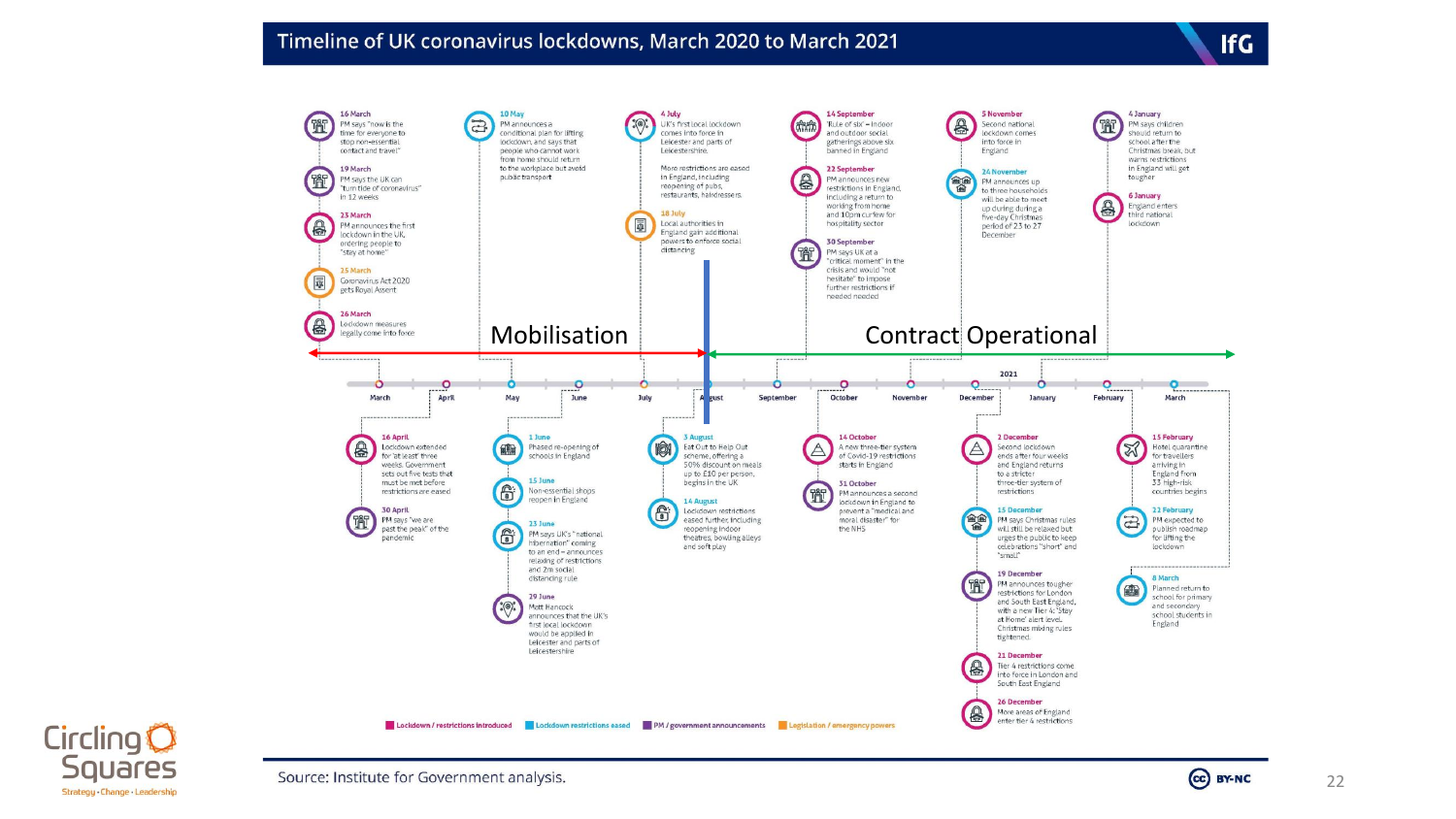#### Contract Mobilisation

- The good practice of utilising a corporate team approach with external support (legal and waste specialist) was initially maintained and was an essential requirement to ensure that:
	- 1. The key commitments of the contractor was tracked and fulfilled
	- 2. That the timelines agreed was either maintained or reviewed
	- 3. That any difficulties or blockages were identified and either resolved or escalated as required.
- However, partly due to the changing environment, during the mobilisation period and many of the aspects in relation to mobilisation being seen as operational, there was a migration of responsibilities away from the chair of the procurement group back towards the director responsible for the delivery of the service (Community and Environmental Services)
- This change may have contributed to a deflection from the consideration and importance of the transformational elements of a service redesign in respect of the customer journey. In particular the central customer service team could have benefited from greater access to data to minimise customer queries within the service area. This is an area which is still frustrating to customer service staff and contributed to further pressures when the service delivery began to fail.
- Corporate focus switched from the mobilisation of the contract to the specifics and management of the introduction of green waste charging. This was understandable as there was a requirement to ensure income was maximised.
- The transformational elements of the data integration rested with the transformation team, working along side operational staff of the waste team. The review has revealed this is a small and specialised resource , which has a stretching agenda, this would have been further compounded by the emerging covid19 requirements.
- External support arrangements changed resulting in reducing the specialist advice and support being provided by Eunomia during the mobilisation period, This was at a critical time and contributed to a reduction in capacity to hold the contractor to account and advise the authority upon industry issues emerging.
- Emerging difficulties were identified in respect of vehicles delivery delays , data and technology implementation and slow and fragmented responsiveness from Serco.

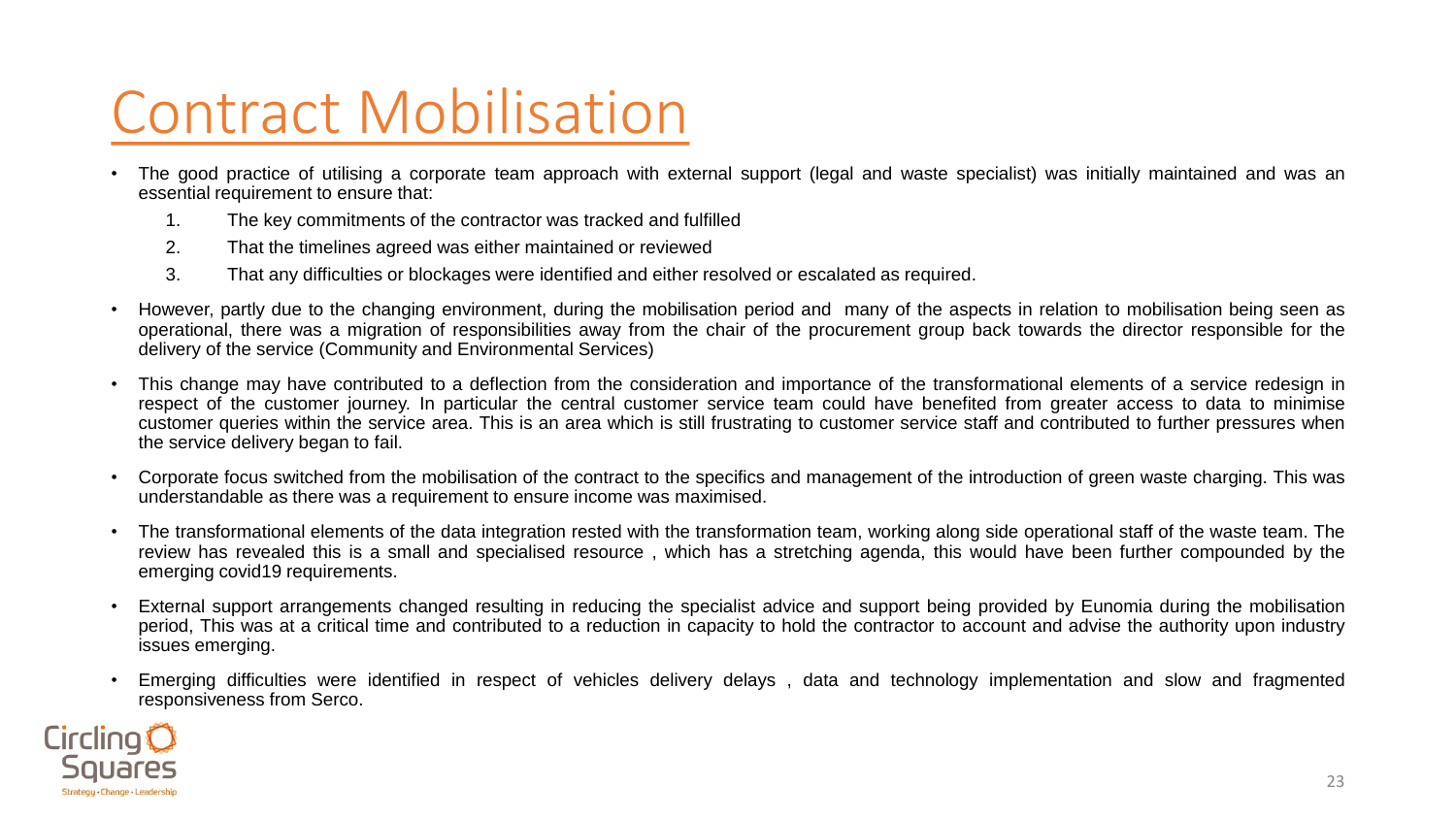#### Contract Mobilisation Review Findings (1)

- Covid Lockdown was in full force resulting in an extremely stretched senior team and workforce in Derbyshire Dales District Council .
- Clearly the Covid19 lockdown presented new and unknown challenges in communications, management processes and prioritisation it was not and continues not to be business as normal.
- There is significant evidence that meetings, reporting and decision making became less formal resulting in actions potentially being either lost or reliant upon single points of contact who were also working in isolation.
- Establishing new relationships between senior Serco staff became much more challenging and not helped by the apparent lack of continuity and clarity from Serco.
- The remote challenges and increasing lack of continuity resulted in council officers having to pursue issues more than could have reasonably been expected..
- The lack of engagement is evidenced from the difficulties officers experienced in securing Serco engagement and escalation for key issues including vehicle delivery, data migration and round optimisation.
- The staff clearly feel loyal to the brand and reputation of Derbyshire Dales District Council and discussions with staff illustrated that they attempted to go "the extra mile" in trying to resolve the emerging issues.
- The contract management structure and processes for Derbyshire Dales District Council may have benefited from a review by the corporate leadership team to ensure it was fit for purpose within the new environment. However this does not appear to have been undertaken due to competing priorities and lack of time caused by the demands of the pandemic response.

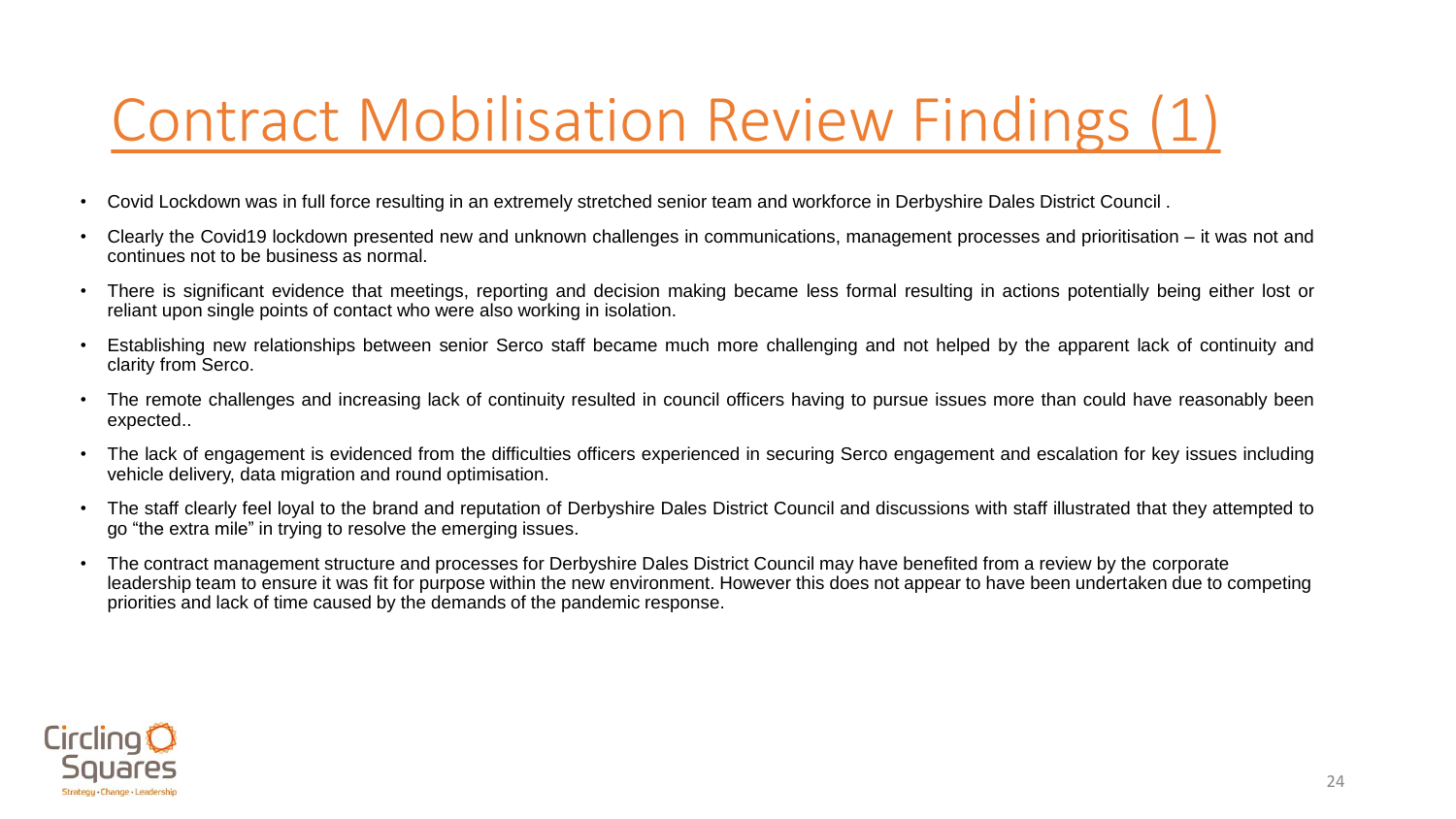#### Contract Mobilisation Review Findings (2)

- It appears clear that during the mobilisation period the first evidence of household waste increasing became evident to Serco. however there is no evidence that the contractor formally documented or raised this as an issue with Derbyshire Dales DC.
- Covid19 rule changes (law) potentially presented a legitimate reason to exercise the change control procedures contained within the contract, however no evidence has been provided that this was initiated or raised.
- Supply chain issues in respect of vehicle delivery can be evidenced but no record was provided to illustrate Serco wished to action a change control, revert to pre-contract operating models or delay contract deliverables (In cab technology).
- It has been confirmed that no consideration was given to either extending the mobilisation period or delaying the contract start date, which effectively resulted in the commencement of the contract without some of the key deliverables detailed within the specification and method statements.

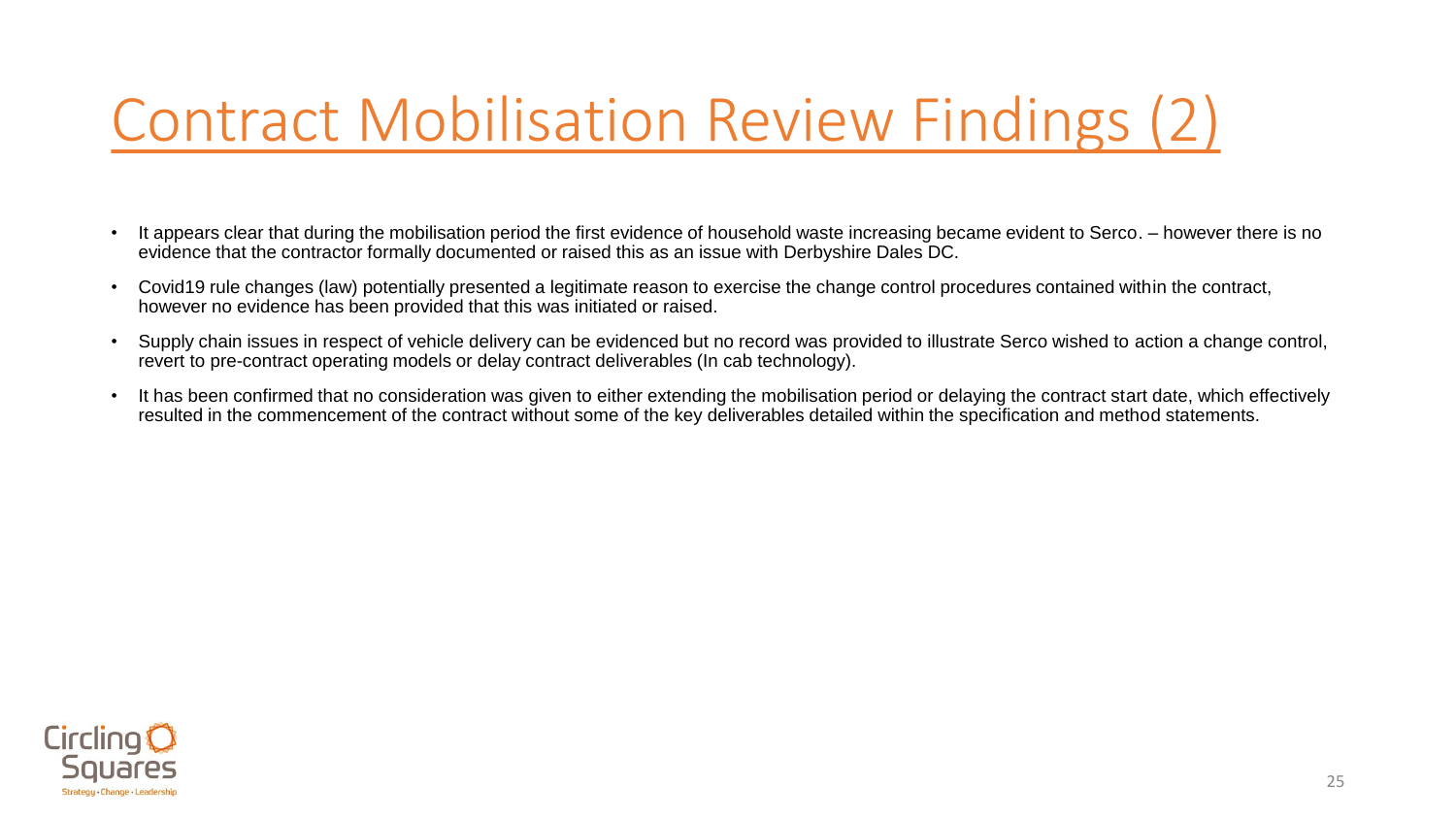#### Implementation (Derbyshire Dales District Council)

Despite the continuing uncertainty caused by the prevailing pandemic and additional uncertain economic factors (vehicles delays and driver shortages) the contract implementation proceeded with effect from 20<sup>th</sup> August 2020.

At the beginning of the contract it was natural that the implementation focussed upon the operational delivery of the contract – collecting household and bulky refuse however there was evidence that there were problems being experienced at an early stage including:

- data sharing and integration to the Council systems was very limited and basic.
- Contract relationships appeared to be based upon informal one to one meetings (Waste and Recycling Manager & Serco Contract Manager) rather than a formalised and structured approach – this exposed an increasing risk to a perception of a single point of contact, closed management style and lack of formal recording and communication of decisions.
- Verbal evidence presented that some staff felt uncomfortable that they were actively deterred staff from raising emerging issues directly with Serco.
- Reporting and partnership arrangements defined within the specification and contract were not formalised and fully defined and do not appear to have been set up by either party.
- A lack of corporate leadership team (CLT) oversight of the implementation therefore there was a minimal level of collective awareness of the emerging key issues including:
	- 1. KPI's and how these related to finance (Invoice certification and payment process).
	- 2. Transformation (CRM and customer service interaction)
	- 3. Vehicle delivery
	- 4. Increasing sense of isolation felt by key members of the waste team

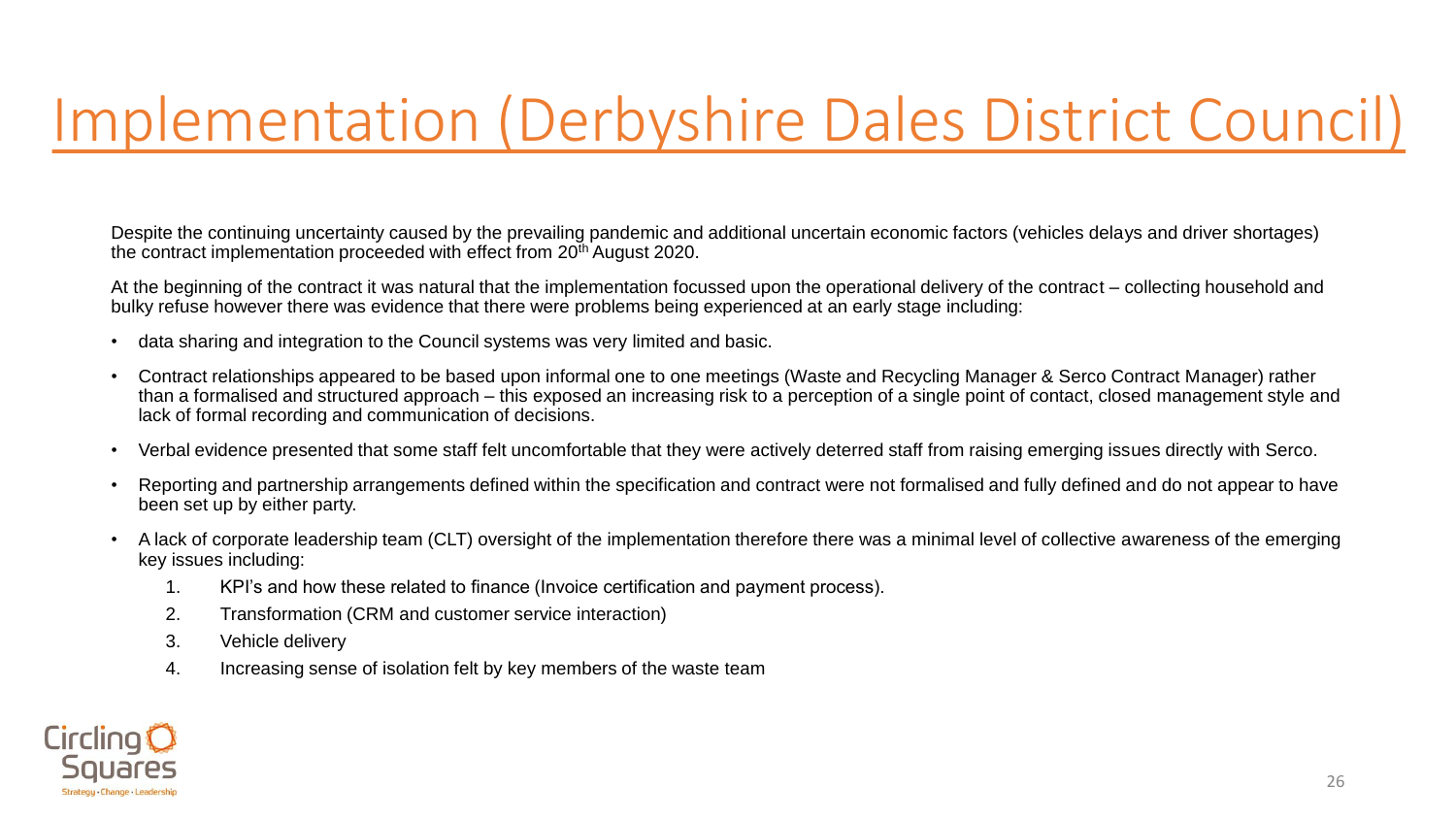### Implementation (Serco)

It should maybe be acknowledged that the onus for implementation of the contract would have mainly fell upon the contractor. They had the responsibility to ensure all the key deliverables were in place to carry out the contract in accordance with the specification.

Where this was not achievable then the contractor would have had the responsibility to be transparent and highlight any difficulties with their client (utilising the agreed management and monitoring arrangements).

The review has led to a view that this was not utilised as intended and that the Authority was having to constantly pursue Serco outside the agreed framework. The review together with the report produced by Recircle has identified the following key aspects which ultimately appears to have significantly contributed to the service failure experienced from May 2021 – September 2021.

- Clear and unequivocal evidence that vehicle delivery was substantially delayed resulting in severe delays in the ability to provide in-cab technology and data.
- Inconsistent contract management personnel resulting in lack of continuity, local knowledge and corporate memory of the contract. (4 regional directors and 3 contract managers with the post currently vacant).
- A strong perception of remote and light oversight of contract implementation resulting in Serco being slow to respond to the increasing number of service failures.
- On-going commitments being made but not being delivered. e.g. Whitespace data and round optimisation.
- Lack of data integration resulting in increasing service failures and a deteriorating responsiveness.
- No urgency or evidence of implementing the processes and data management to provide round optimisation options.
- As a result of the national shortage of drivers it triggered an increased movement of employees which impacted upon teams across the County, region and nation.

However it is acknowledged and supported that the challenging external environment was an increasing factor in the ability of Serco to respond to aspects of the increasing demand being experienced. In particular the vehicle delays and driver shortages were impacting on waste collection services nationally.

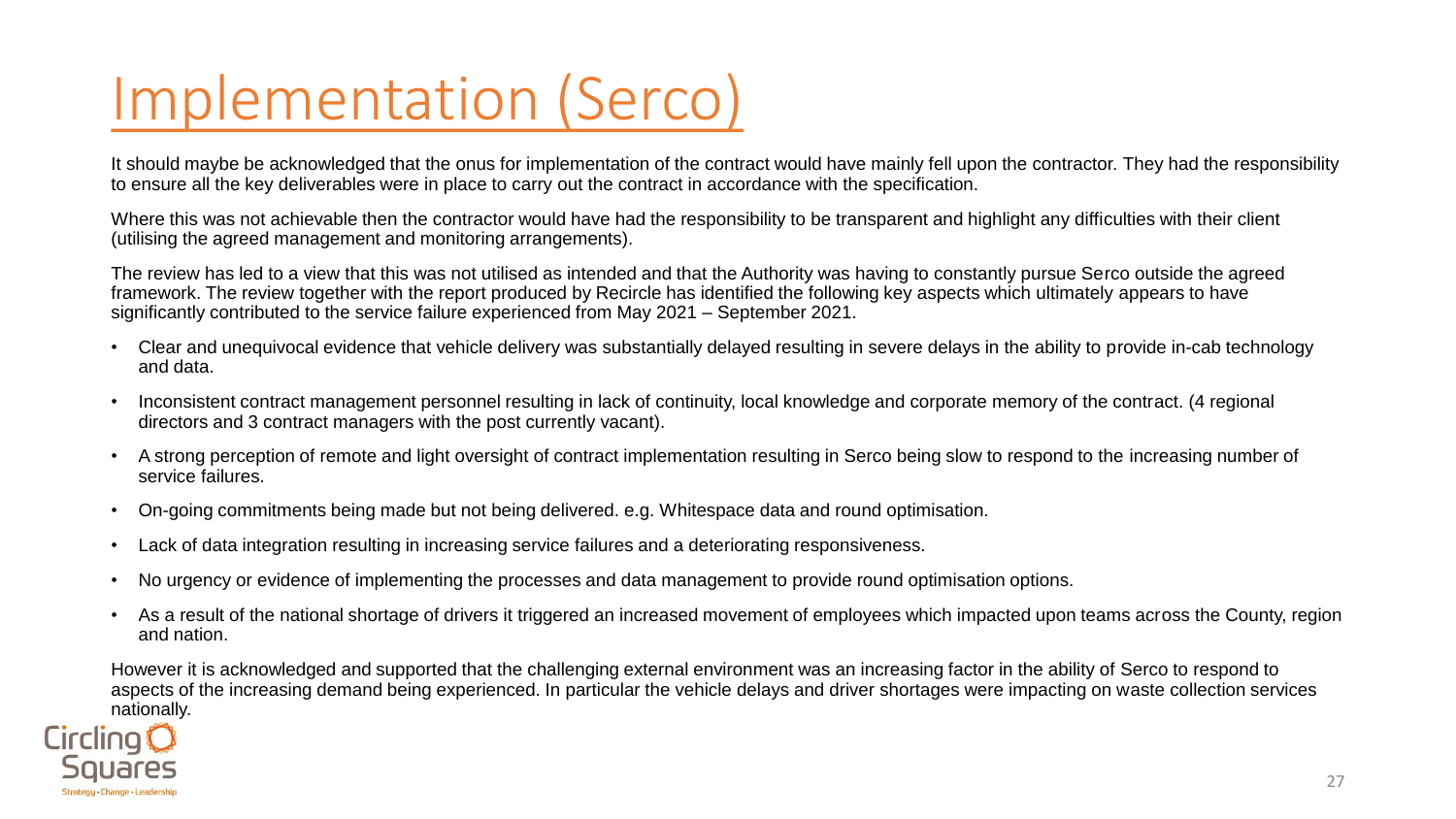#### Contract Management & Governance

The contract together with the specification and the contractors response details the contract management and monitoring arrangements. This should have been put in place and become operational from the contract start date..

This framework along with the KPI monitoring arrangements does not appear to have been formally set-up during either the mobilisation or contract implementation periods.

There has been evidence produced to suggest that this is now in existence and operating on a formal basis (with recorded decisions).



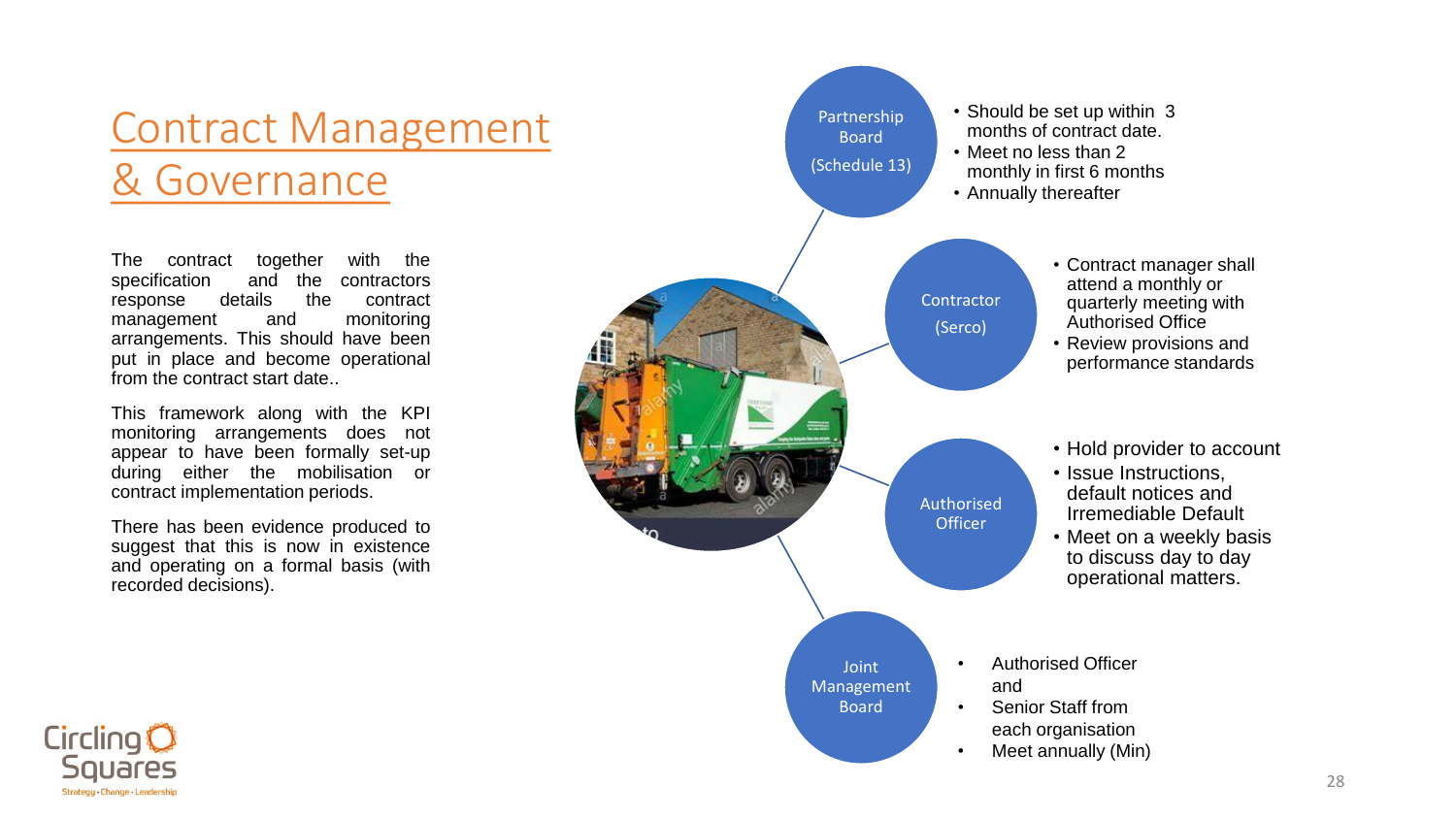#### Authorised Officer – Contract Monitoring

- Only one post (Waste and Recycling Manager) was the specified post to be the authorised officer.
- Data presented illustrates that the officer attempted to evaluate, record and impose KPI reductions, however these were disputed due to Serco having a lack of confidence in the data capture.
- The review has established that despite the performance framework stipulating that daily and monthly management reports should be produced these were not being received by the authorised officer.
- The authorised officer should have ensured senior officers were fully appraised of the deteriorating situation, ensuring senior officers become involved though the use of the contract reporting arrangements . But there appears to be no formal record that this occured.
- It would also appear the authorised officer attempted to remedy the situation in isolation and with minimum transparency with colleagues and line managers.
- Once service completions discrepancies came to light there was a clear process put in place to establish the facts.
- As a result there was a significantly reduced opportunity to utilise contract provisions to protect the councils overall position at an earlier opportunity. An example of the process that should have been adopted to record an increase of missed bins and incomplete rounds is illustrated as follows;

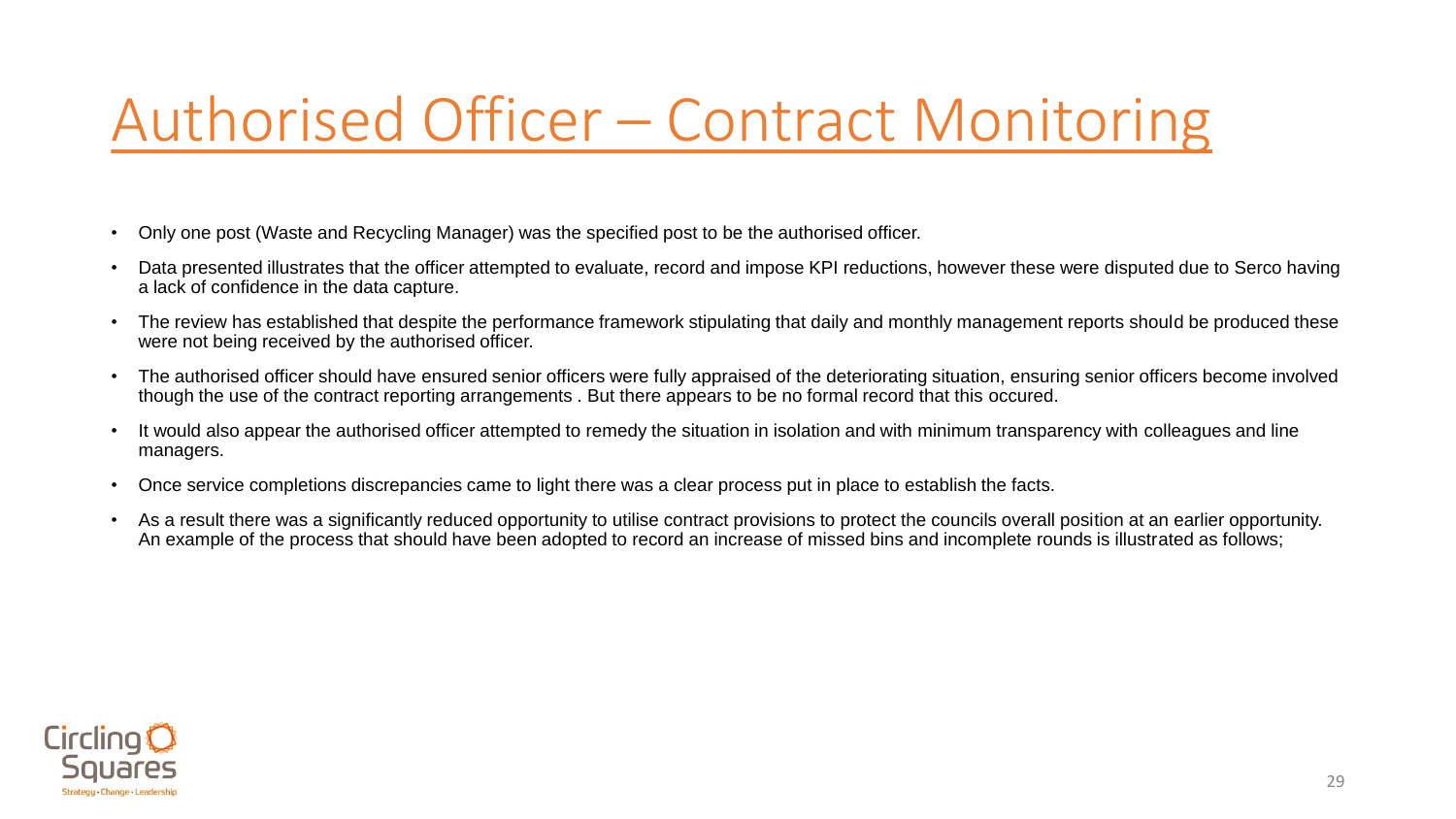### Contract monitoring and escalation for service failure



Note: If disputed refer to partnership board within 28 days – In writing or if verbally followed up in writing ASAP

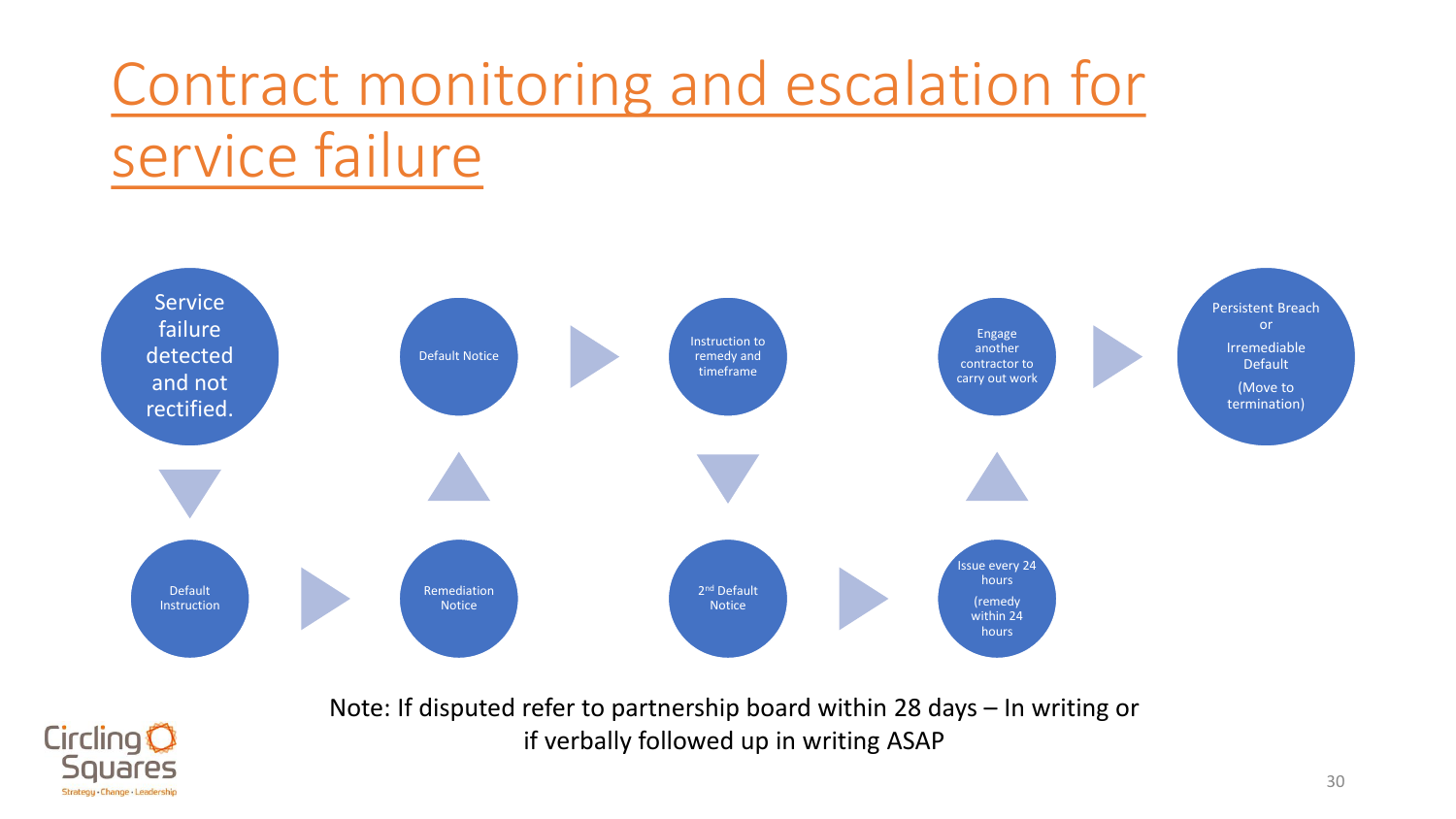#### Post Contract – Key milestones and issues identified.

The contract was implemented on time but was weakened by three key issues – late vehicle delivery, lack of working in cab technology and failure to provide reports.

The Authority were co-operative by agreeing to suspend the measurement of KPI's in December, however this did not prevent a steady decline in service delivery with missed collections and an increasing perception of deteriorating staff availability and morale.

Whilst the national shortage of drivers began to bite Serco also experienced difficulty in retaining staff and requested additional financial support – again the authority supported the request

As the service failure became more evident internal investigations revealed weaknesses that required senior management intervention and action by both organisations – this resulted to in changes to personnel and a further escalation in engagement at a senior level with Serco.



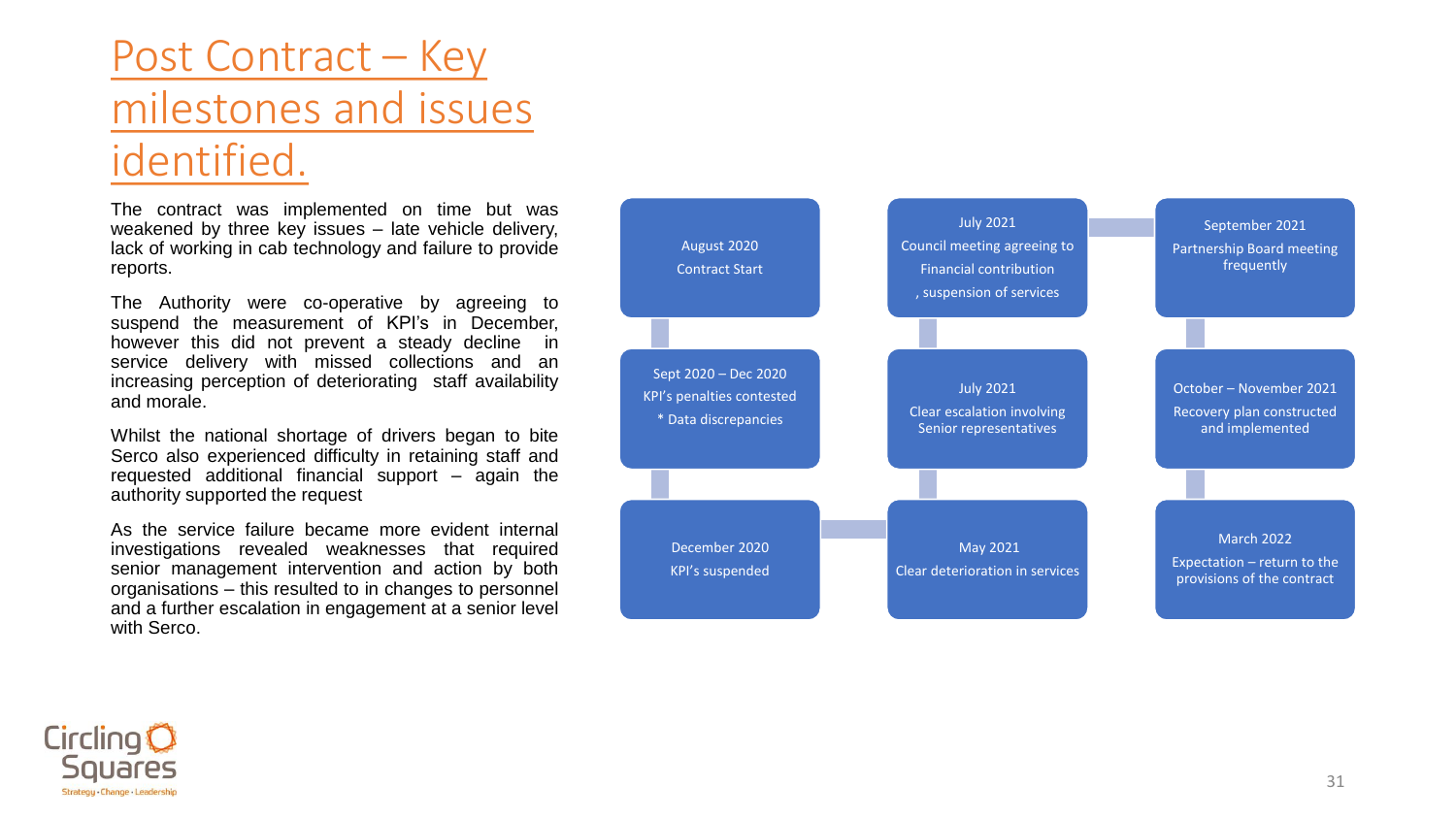#### Impact of Service Failure

The impact of the continued service failure in respect of management reporting, data integration and failed round completions was significant in respect of reputation, customer dissatisfaction and resource utilisation.

In particular officers of both waste management and customer services were increasingly deflected from key duties to resolve an increase in customer and member queries and complaints.

The graph opposite illustrates that despite the suspension of garden waste services there was an increase both in number and proportion of waste calls which became difficult to manage. The graph however excludes emails received which were significant and overwhelming resulting in a significant deterioration in responsiveness.

Staff shared examples of how they went "the extra mile" to ensure the deteriorating situation was brought back under control. It was clear that the number of channels and methods used by customers and members resulted in a duplication of enquiries which became difficult to manage,





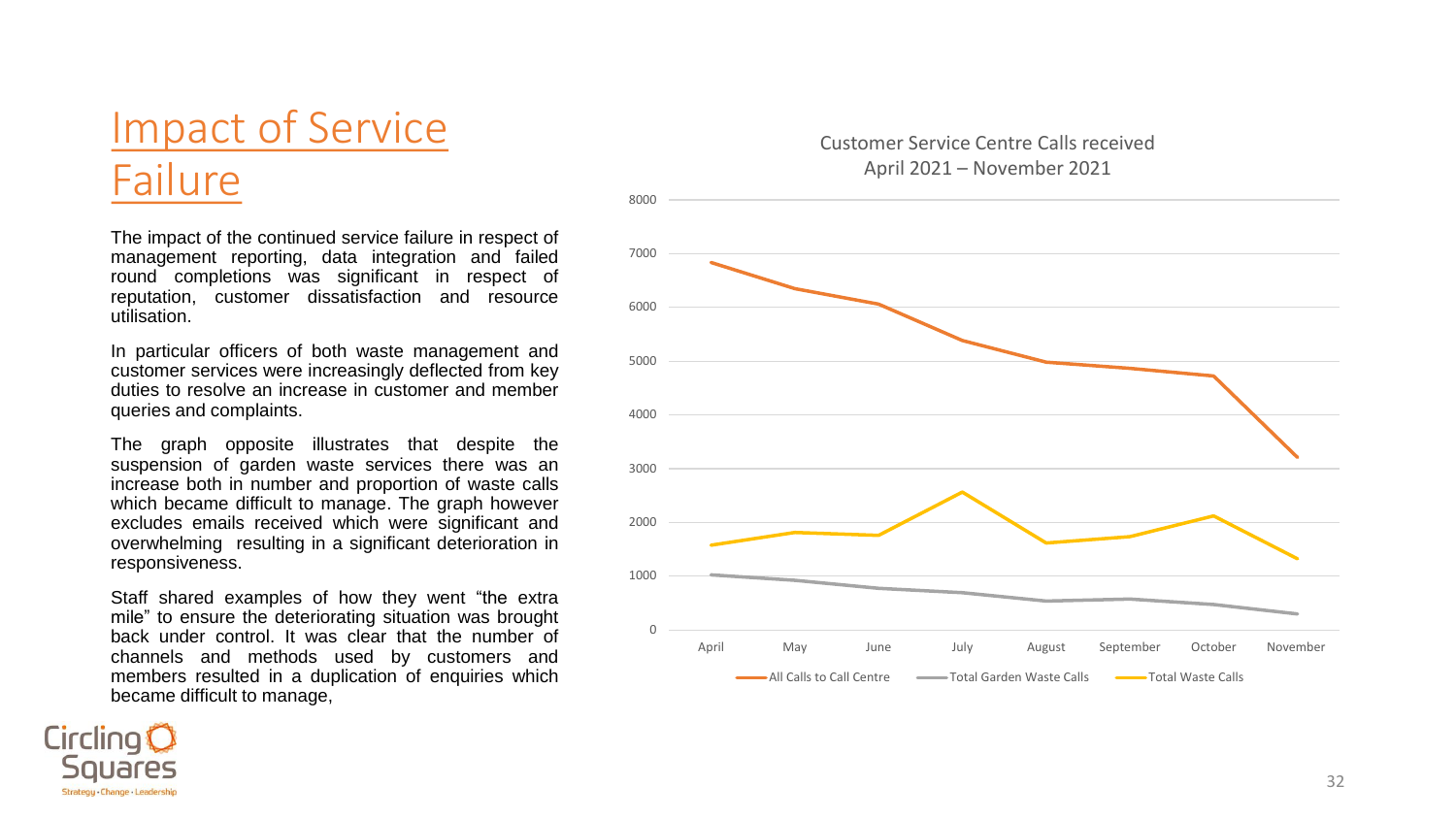#### Perceived operational / market constraints

There is no doubt that the implementation and operation of the waste contract was impacted by the wider challenges caused by the pandemic and arguably other economic factors materialising from national changes.

However it would be wrong to immediately conclude that this accounts for the non-delivery of significant elements of the contract deliverables which were clearly documented within the specification.

This review has consistently received representations that there was either a slow response or uncoordinated or inconsistent project planning during the mobilisation and implementation of the contract. The likely impacts of such behaviours upon the successful delivery of a contract are illustrated in the table opposite.

It should be noted that since the intervention of the senior management of both organisations that two of the key elements ( speedier allocation of resources and coordinated and planned project management) have improved. As a consequence the recovery plan is succeeding in reducing the service disruptions and complaint volumes are decreasing

This approach should be maintained whilst the true and longer term impacts of the pandemic and associated behaviour changes are established.



|                                                                       | <b>Pandemic</b><br><b>Impact</b>     | <b>Likely Impact of</b><br>inconsistent or slow<br>allocation of<br><b>resources</b> | <b>Likely Impact of</b><br>fragmented<br>project planning |
|-----------------------------------------------------------------------|--------------------------------------|--------------------------------------------------------------------------------------|-----------------------------------------------------------|
| <b>Vehicle Delivery</b>                                               | High                                 | Medium                                                                               | High                                                      |
| <b>Lack of Data</b><br>Reporting                                      | Low                                  | High                                                                                 | High                                                      |
| In Cab<br><b>Technology</b>                                           | Impacted by late<br>vehicle delivery | High                                                                                 | High                                                      |
| Round<br>Optimisation                                                 | Medium (volatile<br>volumes)         | High                                                                                 | High                                                      |
| Increase in<br>waste volumes                                          | High                                 | Medium                                                                               | High                                                      |
| <b>Customer</b><br>Relationship<br>Management<br>integration<br>(CRM) | Medium                               | High                                                                                 | High                                                      |
| Implementing the<br>required<br>governance of<br>the contract         | High                                 | <b>High</b>                                                                          | High                                                      |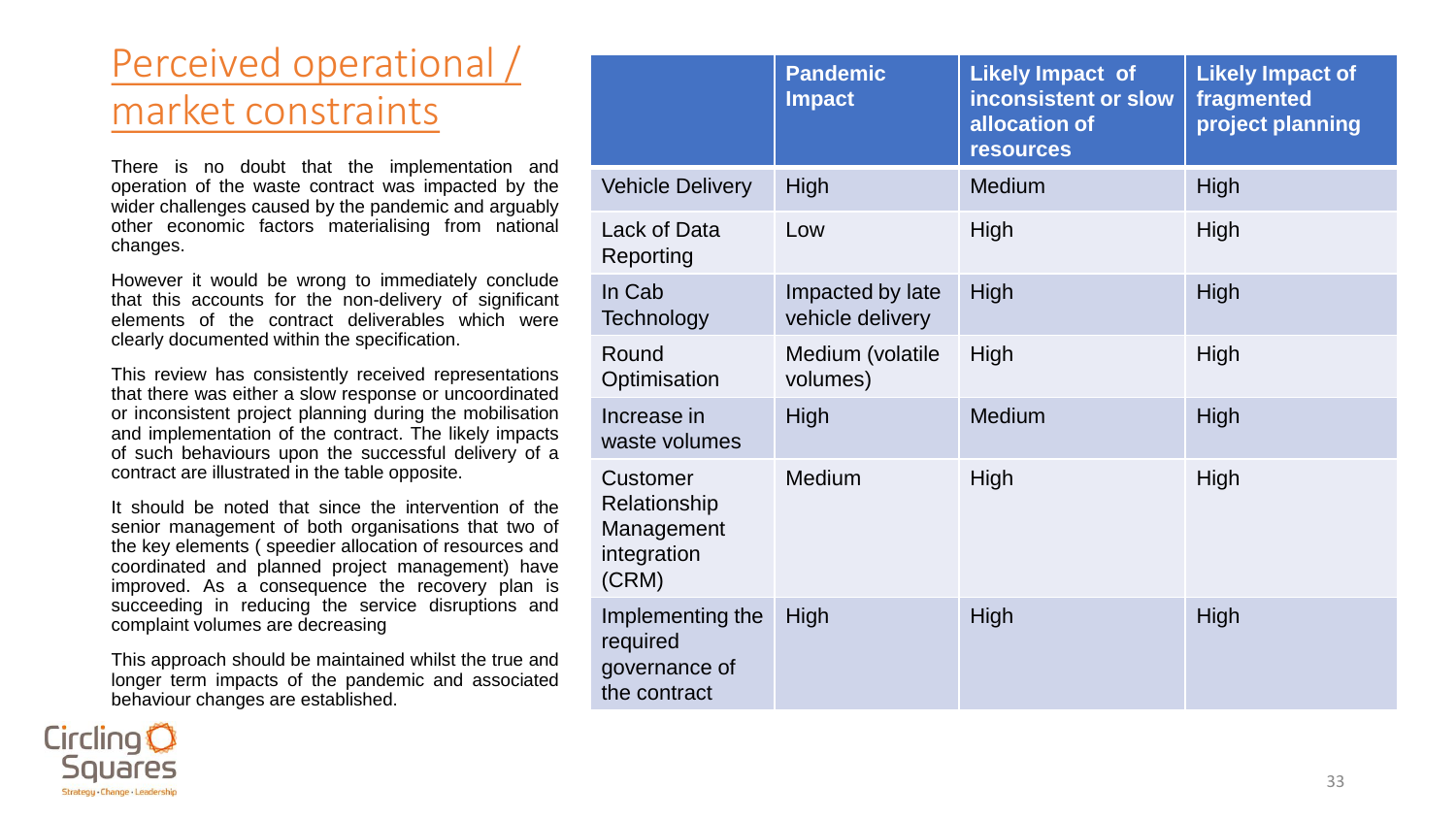#### Reporting and Invoicing

The contract provided a clear process and framework in respect of how payments under the contract should be calculated.

Central to the performance monitoring and payment mechanisms was a core requirement for the contractor to provide daily and monthly performance reports.

The contract also stipulates that no invoice submitted shall become due and owing by the Authority until the monthly performance report has been received.

My review can confirm that no monthly performance reports were received by the Authority until December 2021.

However despite the clear frustrations and service failures Derbyshire Dales District Council continued to make payments to Serco for invoices received up until June 2021.

| Provider                                                                                                                                               | Authorised<br><b>Officer</b>                                                                                                                                      | Provider                                                                                                                           | Provider                                                                                                  | Authority                                                                                                                                                                            |
|--------------------------------------------------------------------------------------------------------------------------------------------------------|-------------------------------------------------------------------------------------------------------------------------------------------------------------------|------------------------------------------------------------------------------------------------------------------------------------|-----------------------------------------------------------------------------------------------------------|--------------------------------------------------------------------------------------------------------------------------------------------------------------------------------------|
| A report in a<br>form agreed<br>with the<br>Authority<br>detailing the<br>amount<br>which the<br>provider<br>considers it is<br>entitled to be<br>paid | Within 10<br>working days<br>of receipt<br>either<br>confirm the<br>amount<br>submitted for<br>payment or<br>notify the<br>provider of<br>any disputed<br>amounts | Submit an<br>invoice for<br>the amount<br>shown by the<br>report as<br>owing by the<br>Authority to<br>the provider<br>and any VAT | Shall provide<br>the authority<br>with monthly<br>performance<br>reports as<br>defined in<br>Schedule 11. | <b>NO INVOICE</b><br>submitted to<br>the Authority<br>shall become<br>due and<br>owing by the<br>Authority<br>until the<br>Monthly<br>Performance<br>Report has<br>been<br>submitted |
|                                                                                                                                                        |                                                                                                                                                                   |                                                                                                                                    |                                                                                                           |                                                                                                                                                                                      |



and its contents confirmed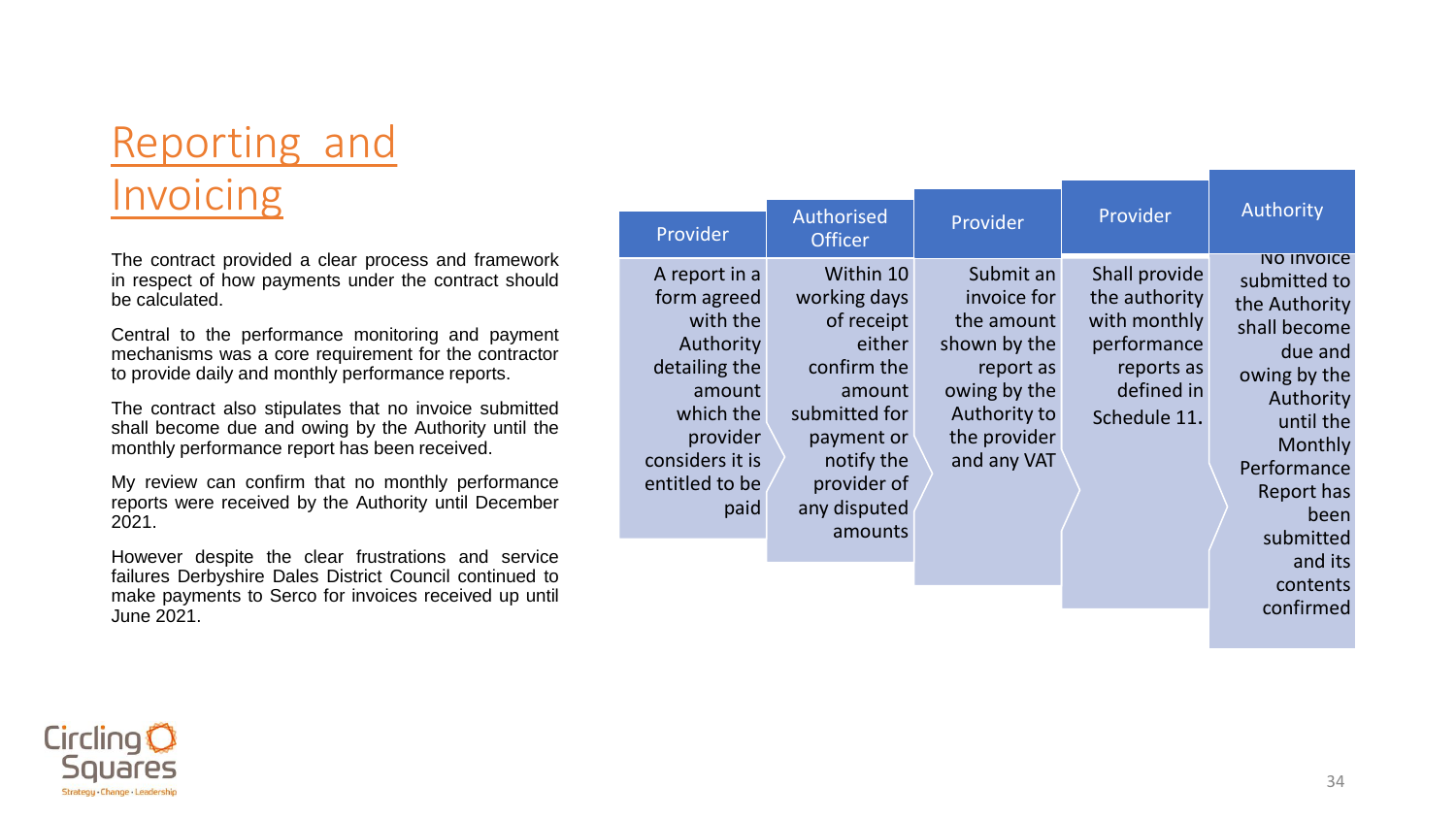#### Service disruption and intervention

This independent review has involved discussions and receipt of copies of emails and documents from numerous staff within the Authority.

Problems following implementation of the contract were overseen by the Waste and Recycling Manager who clearly engaged and received instruction form the Chief Executive in November 2020. The service disruption began to further escalate from March 2021 and peaked during the summer of 2021. The response of staff from within the Authority was in my view proportionate and involved a variety of actions to establish the causes, seek solutions and escalate communications with Serco. Through this approach and as a result of a whistle-blower it was discovered that there were discrepancies internally in respect of reported service issues. As a result an internal investigation was established by the Director of Community and Environmental Services in accordance with recognised employment law practice, this concluded in August 2021. In addition an internal audit report was instigated by the Monitoring Officer and Director of Resources and this reported its findings to senior officers in November 2021.

During my engagement I have also received alternative views regarding the options and actions under the contract that could have been pursued. This included the more aggressive option of accelerating a legal route to implement non payment and non delivery of the contract. This view contrasts with the pragmatic approach adopted to ensure the service was maintained, problems communicated and stability in service delivery secured before pursuing redress for unsatisfactory delivery.

From the material available to me, and my own research I have concluded that the Chief Executive and his senior team took a balanced and proportionate approach to consulting key staff, informing lead politicians, securing member support and engaging senior representatives from Serco to resolve immediate problems. This was done whilst preserving the options open to the Authority to pursue appropriate reassurances or future redress for service failure or incomplete contract delivery.

In reaching this conclusion I have taken into account the unusual operating environment caused by the on-going pandemic, the national crisis declared by the government in 2020 and the following cabinet office guidance on contractual behaviour issued to all local authorities in May and June 2020.

The cabinet office guidance encouraged authorities to pursue a pragmatic approach and ultimately the Chief Executive and his Directors also needed to consider the best use of resources to prevent further deterioration in the situation.

The recent improvements in the service delivery supported by formalised governance and an emerging recovery plan should provide members with a growing confidence that their interests are being continued to be pursued.

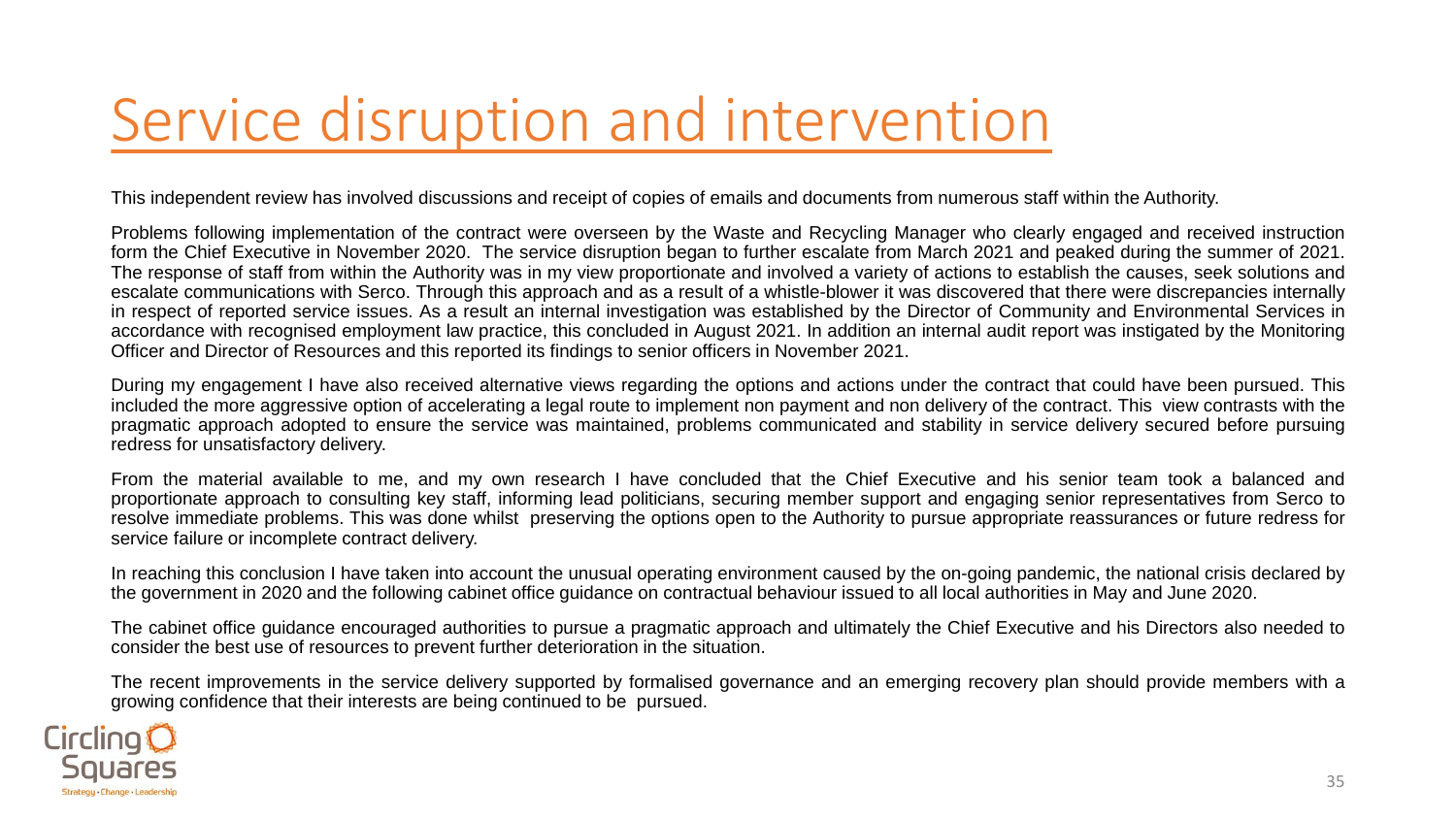#### Cabinet Office - Guidance on responsible contractual behaviour in the preference and enforcement of contracts impacted by the covid19 emergency. Issued 7<sup>th</sup> May 2020

- In summary, the Government is strongly encouraging all individuals, businesses (including funders) and public authorities to act responsibly and fairly in the national interest in performing and enforcing their contracts, to support the response to Covid-19 and to protect jobs and the economy. (para 3)
- Responsible and fair behaviour is strongly encouraged in performing and enforcing contracts where there has been a material impact from Covid-19. This includes being reasonable and proportionate in responding to performance issues and enforcing contracts (including dealing with any disputes), acting in a spirit of co-operation having regard to the impact on the other party (or parties), the availability of financial resources, the protection of public health and the national interest (Para 5)
- In particular, responsible and fair behaviour is strongly encouraged in relation to the following:
	- (a) requesting, and giving, relief for impaired performance, including in respect of the time for delivery and completion, the nature and scope of goods, works and services, the making of payments and the operation of payment and performance mechanisms;
	- (b) requesting, and allowing, extensions of time, substitute or alternative performance and compensation, including compensation for increased cost or additional performance;
	- (c) making, and responding to, *force majeure*, frustration, change in law, relief event, delay event, compensation event and excusing cause claims;
	- (d) requesting, and making, payment under the contract;
	- (e) making, and responding to, claims for damages, including under liquidated damages provisions;
	- (g) exercising remedies in respect of impaired performance, including enforcement of security, forfeiture or repossession of property, calling of bonds or guarantees or the initiation or continuation of insolvency or winding up (or equivalent) proceedings;
	- (h) claiming breach of contract and enforcing events

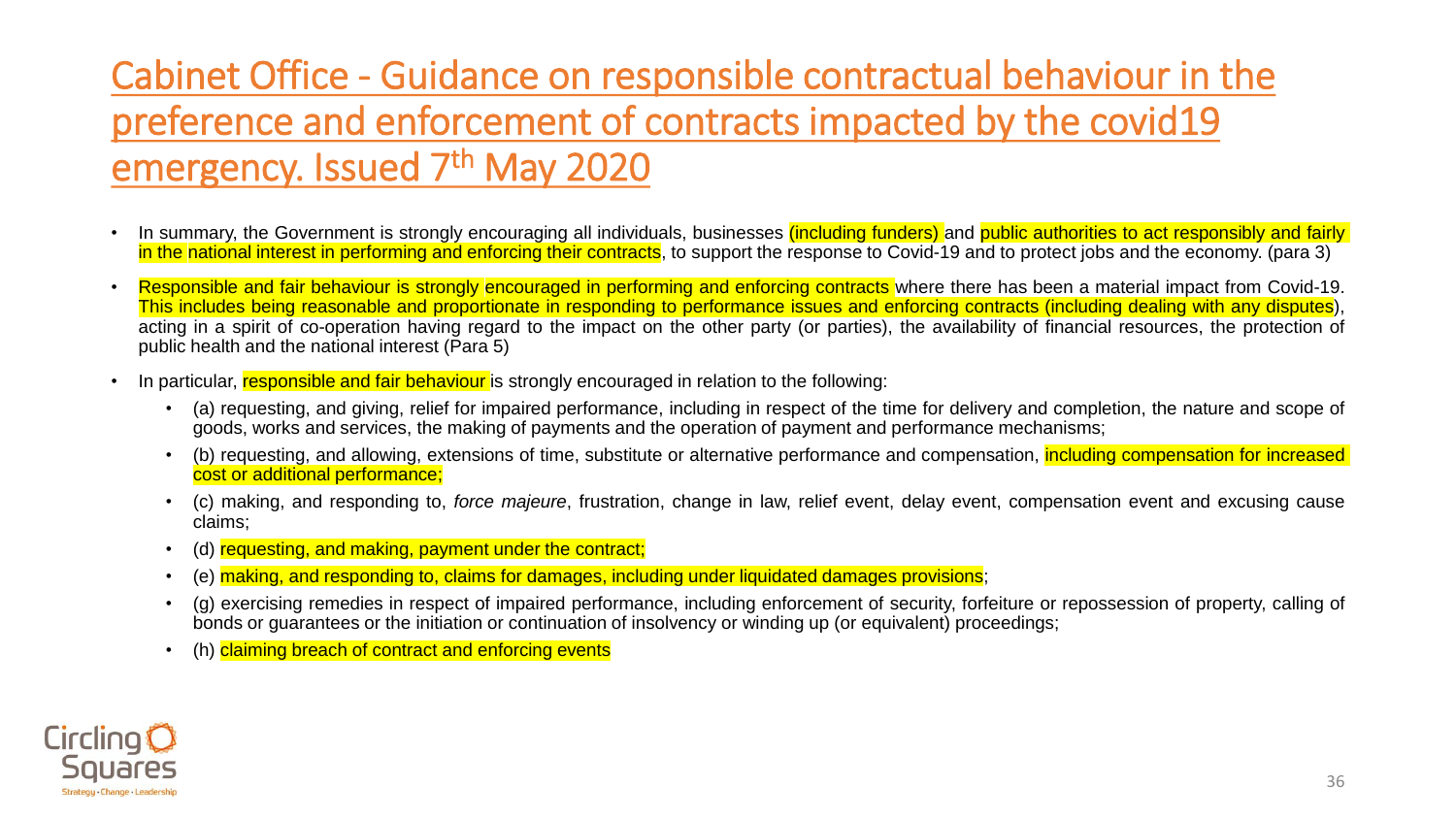#### Cabinet Office - Guidance on responsible contractual behaviour in the preference and enforcement of contracts impacted by the covid19 emergency. Issued 7<sup>th</sup> May 2020 (Update 30<sup>th</sup> June 2020)

Issue 2 – Extensions of time (and associated costs)

Parties to commercial contracts should consider carefully, and reasonably, what reliefs may be available, including whether an extension of time for performance should be granted, how additional costs should be dealt with and whether terms should be renegotiated to preserve the viability of the contract to accommodate the impact of Covid-19. (para 11)

Issue 3 – Avoidance and resolution of disputes

- The Government strongly encourages parties to seek to resolve any emerging contractual issues responsibly, through negotiation, an early neutral evaluation or mediation, before these escalate into formal intractable disputes.
- Links to full guidance:
- [https://assets.publishing.service.gov.uk/government/uploads/system/uploads/attachment\\_data/file/883737/\\_Covid-](https://assets.publishing.service.gov.uk/government/uploads/system/uploads/attachment_data/file/883737/_Covid-19_and_Responsible_Contractual_Behaviour__web_final___7_May_.pdf)19 and Responsible Contractual Behaviour web final 7 May .pdf
- [https://assets.publishing.service.gov.uk/government/uploads/system/uploads/attachment\\_data/file/899175/\\_\\_Update\\_-\\_Covid-](https://assets.publishing.service.gov.uk/government/uploads/system/uploads/attachment_data/file/899175/__Update_-_Covid-19_and_Responsible_Contractual_Behaviour_-_30_June__final_for_web_.pdf)19 and Responsible Contractual Behaviour - 30 June final for web .pdf

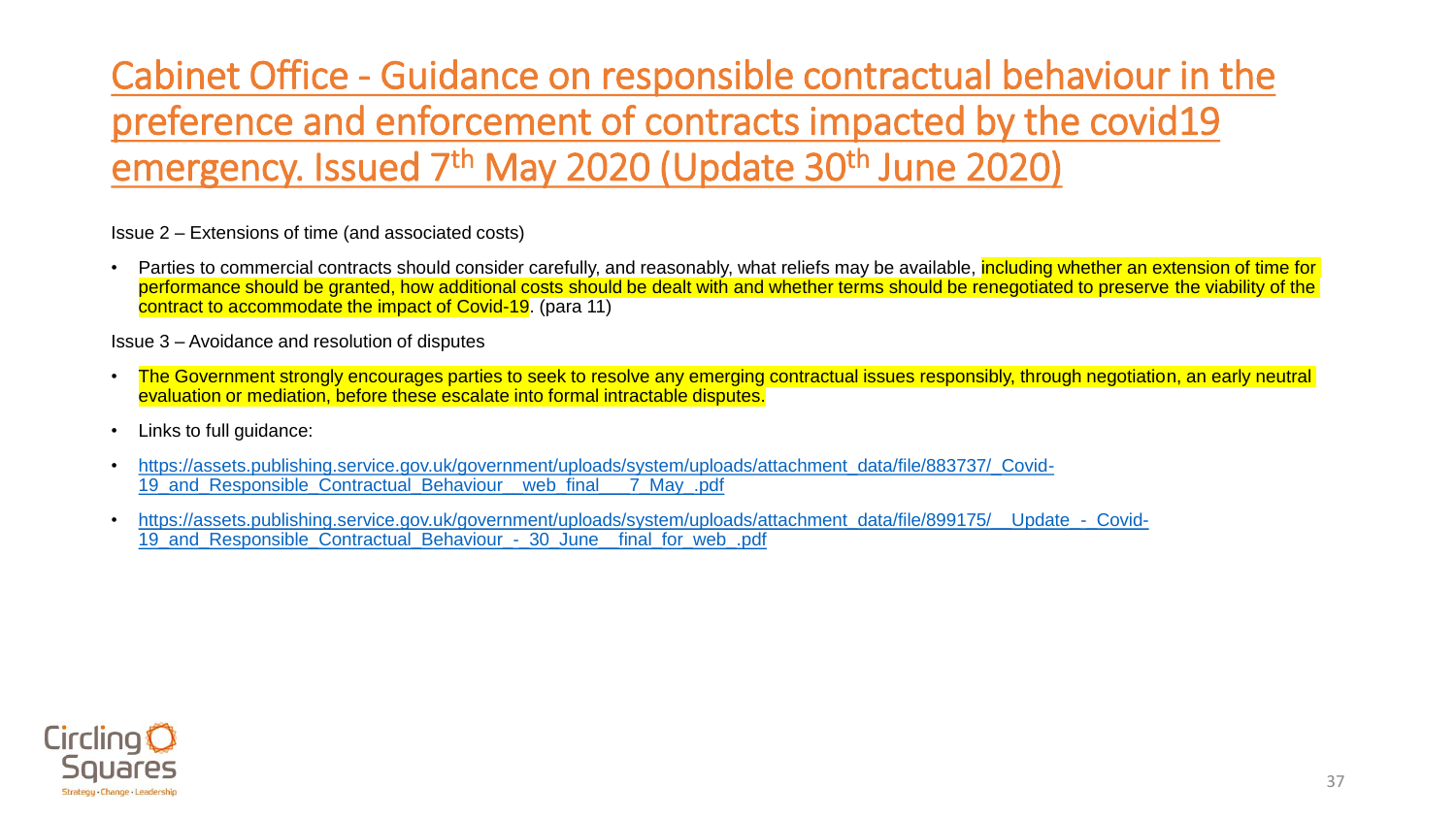## Derbyshire Dales DC - Commitment to Partnership

As a result of the approach taken there appears to be a significant level of evidence that demonstrates the flexibility and pragmatic behaviour by Derbyshire Dales District Council to assist Serco. This included providing substantial increased financial commitments to sustain the partnership despite important elements of the contract specification not being currently delivered. This includes:

- Providing the vehicle capital cost £3,612,382 (£451,548 PA)
- Authorising up to 50% contribution to support a request by Serco, to support the pay uplift for HGV drivers
- Authorising the cost of leasing an additional vehicle requested by Serco
- Agreeing to reduce the Green waste charge from £50 to £35 following the inability to maintain a full green waste service
- Agreeing for KPI's to not be applied for a period of 3 months
- Agreeing the suspension of side waste collection for recycling thus impacting upon the level of income likely to be received.
- Agreeing to return to the co-mingling of food waste for 3 months
- Agreeing to the suspension of green waste

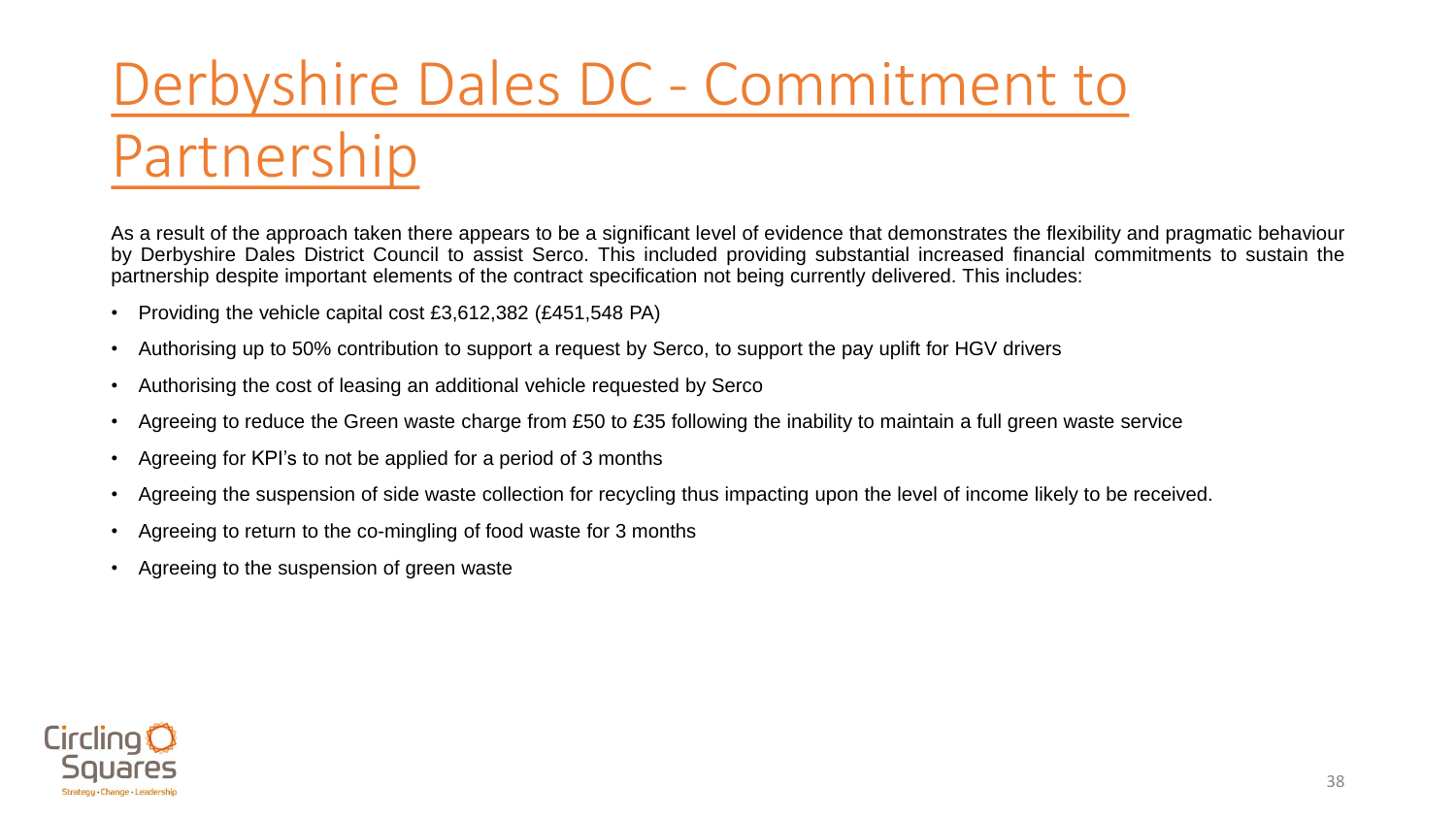### Contract Implementation Conclusions (1)

- The evidence provided both verbally and in writing during the course of this review has led to the conclusion that there has been an incomplete delivery of the contract requirements by Serco.
- As a result of key components not being fully implemented or delivered there has been an undoubted impact upon service delivery resulting in an accelerated and unmanageable volume of customer enquiries and complaints.
- The volatile external environment caused by the pandemic impacted significantly upon the strategic and operational capacity of both the contractor and the authority. In particular the escalation of household waste resulting from the changing behaviours combined with vehicle delays and staff shortages placed additional pressures that required close management by the contractor.
- The remote working environment imposed upon both parties appears to have been significant in disrupting the effective malmanagement of the contract in its early stages as key service areas were disrupted and stretched to react to competing and variable priorities.
- Evidence presented provided reassurance that senior management remained responsive to supporting the Waste & Recycling Manager, providing clear advice and direction as within the first 3 months of the contract commencement.
- Officers of Derbyshire Dales District Council, and in particular the waste and customer service teams have continually gone the "extra mile" to protect the authorities reputation, resolve customer complaints and assist the contractor in recovering the situation.
- My review has established that once the seriousness of the situation became apparent that the Chief Executive and Director of Community and Environment had taken proportionate and necessary steps to:
	- 1. Communicate effectively with the senior management of Serco
	- 2. Engage and communicate with members of the authority
	- 3. Identify the root causes and attempt to negotiate remedial steps to establish an emerging recovery plan.

• The Authority has not yet received the benefits of the whole of the contract as intended.

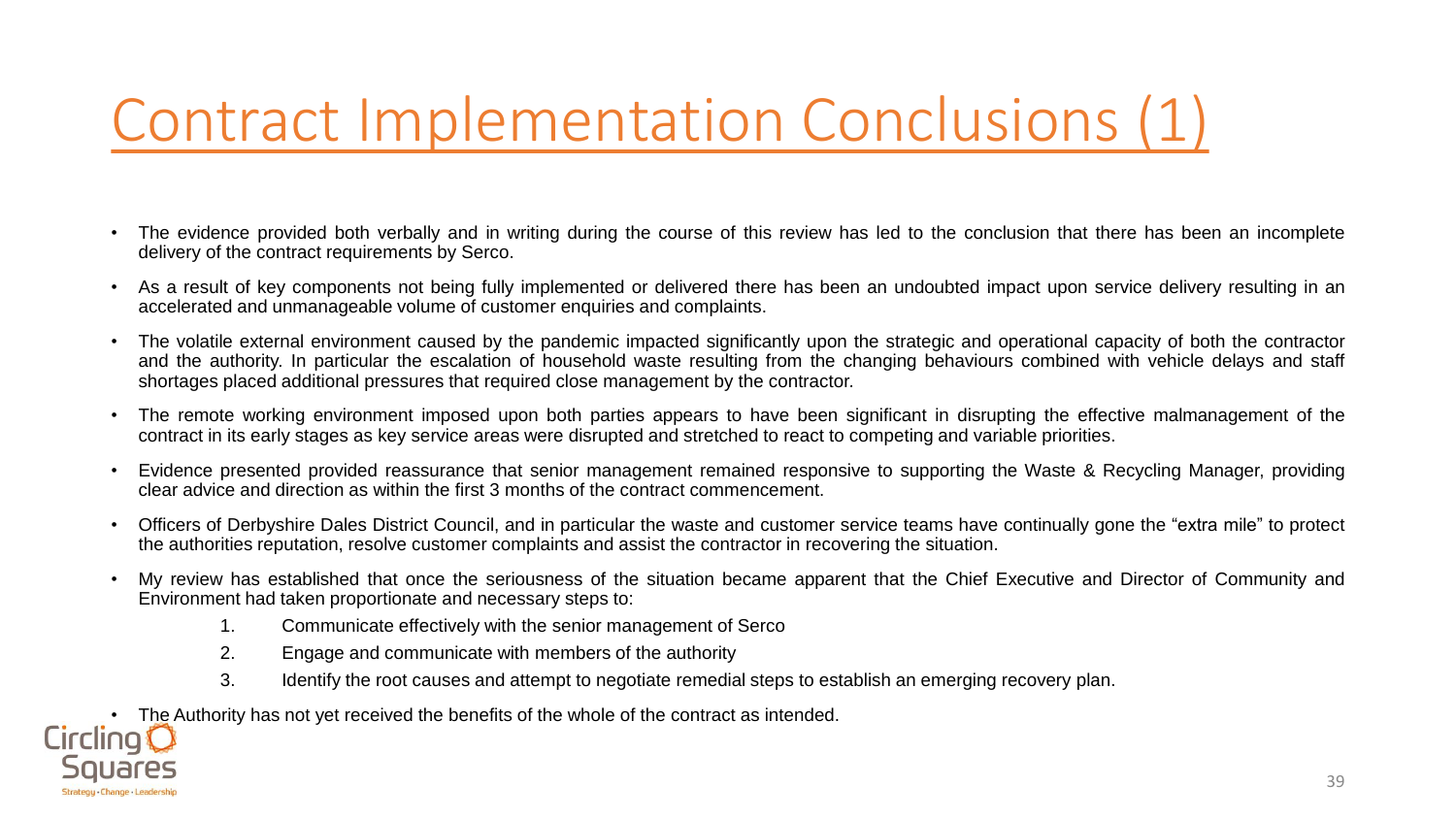### Contract Implementation Conclusions (2)

- It will be necessary to evaluate and agree the financial and contractual consequences caused by non delivery of the key deliverables of the contract whilst considering the future impacts of any customer behavioural changes which continue as the pandemic hopefully recedes.
- Serco is responding and has acknowledged in an discussion during my visit to the depot that they "took the eye of the ball" and the contract was not supervised and managed to the level they set themselves.
- A recovery plan is now in place which was an essential first step to prevent further deterioration and secure improvement for the residents.
- A separate technical evaluation of Serco's performance (Terms of reference part C) has been concluded and the report produced by Recircle Consulting Ltd has been made available to senior staff and supports the conclusions of this review.

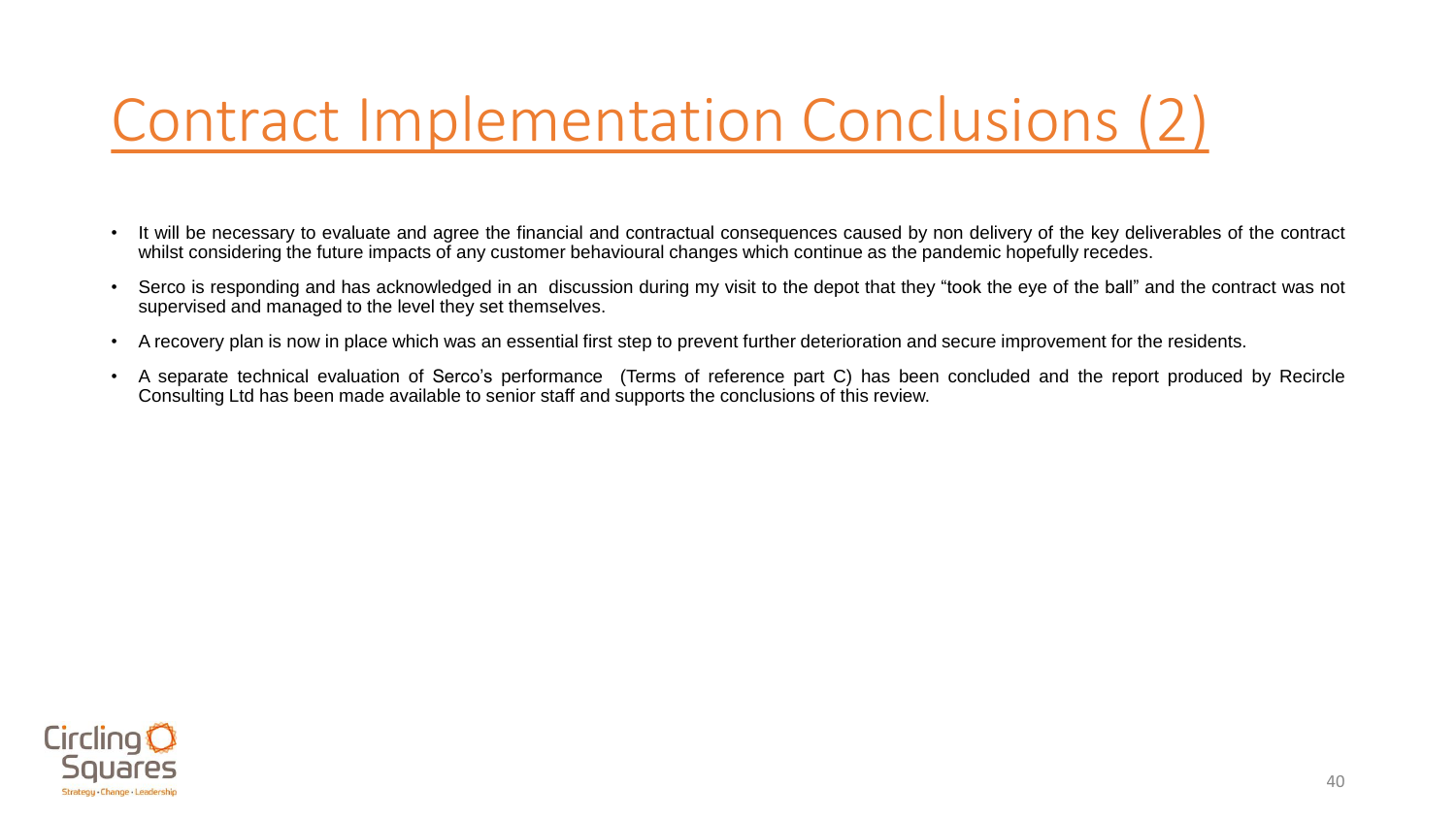#### Review Recommendations

As a result of this review and the detailed findings contained within the report of Recircle Consulting Ltd it is recommended that Derbyshire Dales District Council:

- 1. Continue to maintain and further develop the dialogue utilising the formalised contract monitoring arrangements.
- 2. That the dialogue is extended to include:
	- 1. resolving existing performance and payment discrepancies to ensure these are equitably resolved taking into account the Councils additional support commitments
	- 2. an agreement regarding how any re-basing required to take account of changes in customer behaviour caused by either the pandemic or the emerging sustainability agenda will be addressed.
	- 3. establishing the intentions and approach for both parties to ensure the ongoing fulfilment of the contract
- 3. That the Council also communicates the importance and urgency of resolving the MIS and round optimisation issues through a clear and robust plan
- 4. That the Corporate Leadership Team re-establish a corporate approach to overseeing the critical success factors of implementing the contract, reacting to unsatisfactory performance and advising members of on-going options for future delivery.
- 5. That consideration is given to enabling customer service staff access to relevant data and options to escalate and remedy customer queries
- 6. That a review of the corporate management capacity is undertaken to ensure that future major transformational and modernisation projects are adequately resourced.

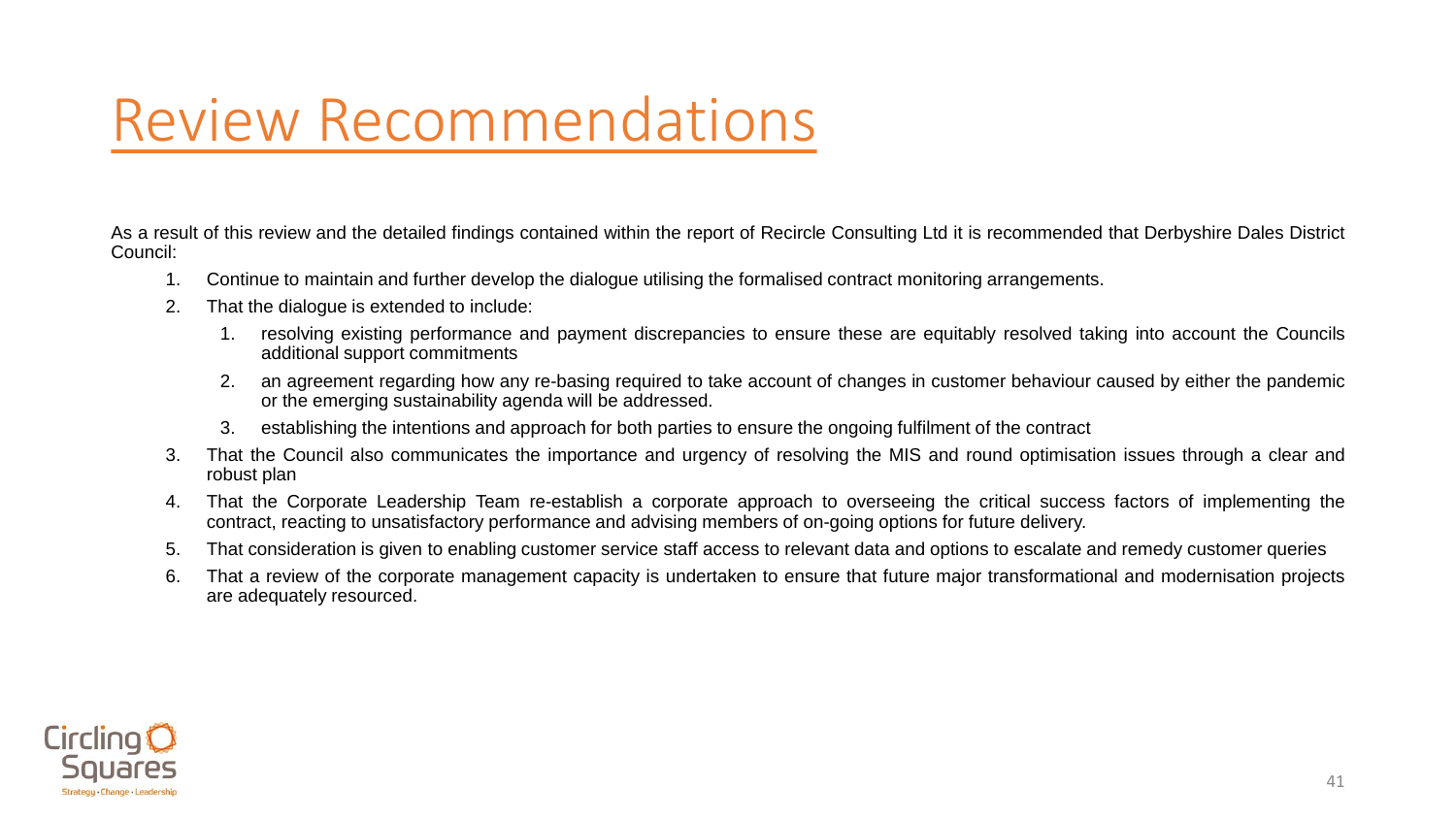#### Areas of Good Practice

The review has confirmed that there have been areas where the authority has adopted best practice including:

- Independent and corporate lead for procurement.
- Recognising and beginning to utilise data management and technology to inform the customer journey / interaction
- Ceasing the opportunity to modernise and attempt to future proof the service through a contracting arrangement.
- Utilising the Council's buying and financial capacity to purchase new vehicles.
- Communication messaging to residents to highlight known issues, promote targets and confirm progress.
- Council decisions to be collaborative and identifying priorities.
- Senior officer utilisation of negotiation techniques to leverage a response whilst ensuring an improvement was secured.

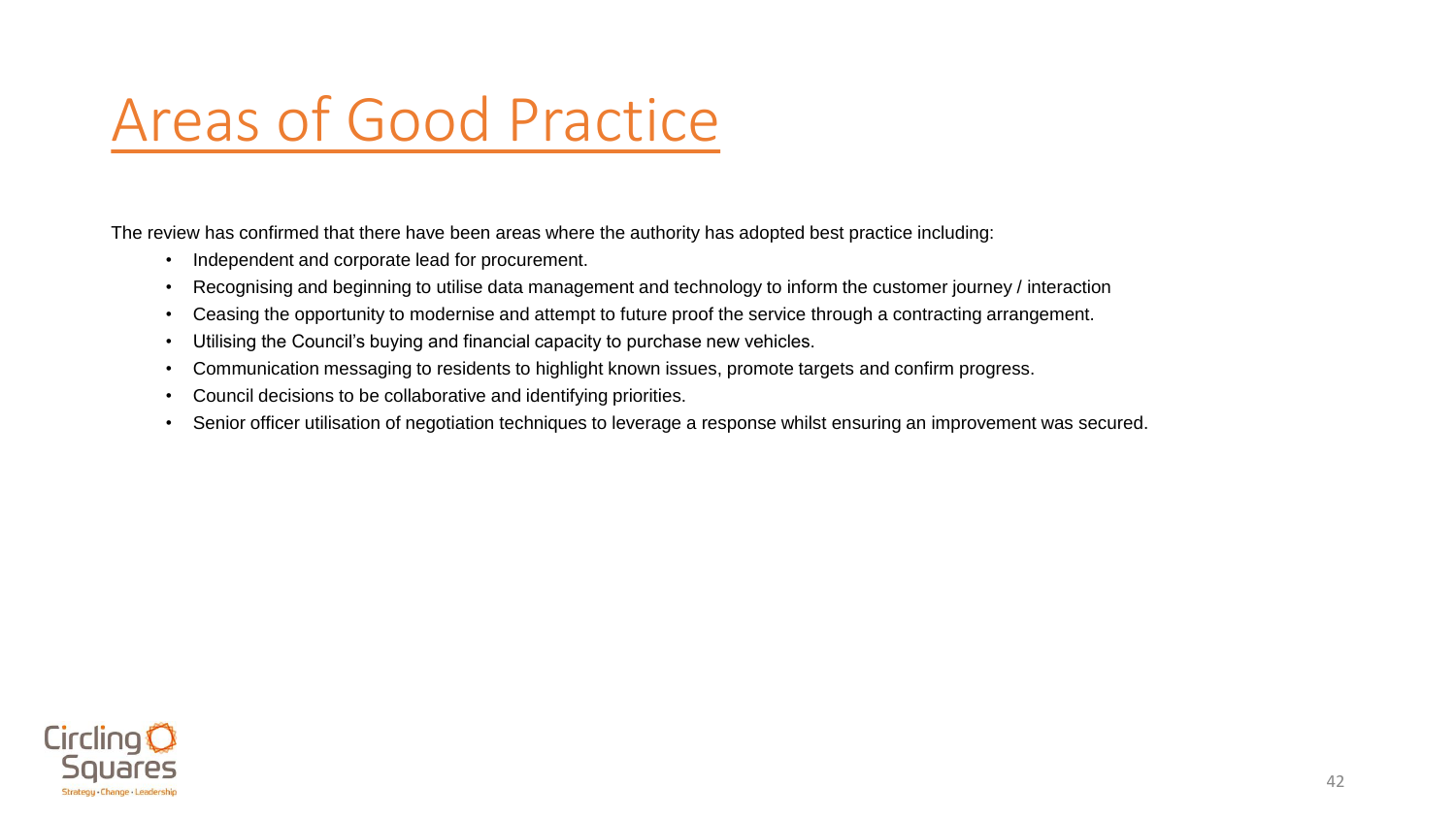#### Areas of Improvement

The review has revealed a number of key areas where improvement is required to minimise the chances of either a system failure or sudden decline in service standards:

- Urgently formalise the contract management group required to oversee the contract. These need to have clear terms of reference, agenda standards and action note protocols.
- Ensure finance have representation on the joint management board.
- Ensure the S151 officer creates and maintains adequate invoicing procedures to complement the deduction process identified within the contract.
- Consider appointing an additional authorising officer
- Establish "whitespace" read access requirements for customer contact staff to assist with minimising "hand offs" to waste officers.
- Review resources required to document the customer journey and consider how customer service staff could be further utilised to manage expectations and ad hoc service delivery items.
- Undertake a review of the corporate capacity to support the contract in particular how finance and legal support can and should be accessed.
- Staffing levels in the key areas of
	- Corporate leadership
	- **Finance**
	- Contract management